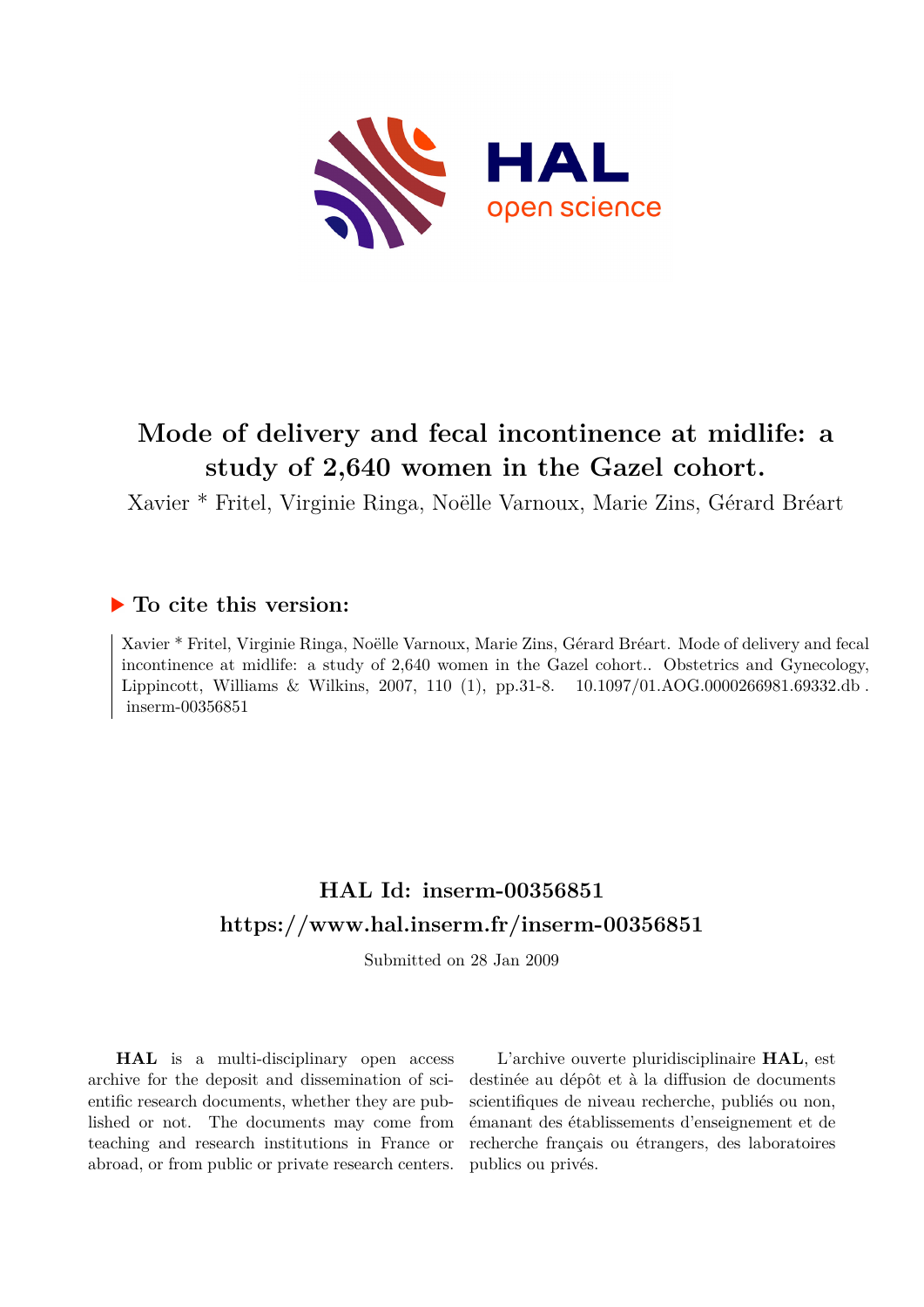- $\mathbf{1}$ Title
- $\overline{2}$ Mode of delivery and fecal incontinence at midlife. A study of 2640 women in the GAZEL cohort.
- Authors  $\overline{3}$
- $\overline{4}$ Xavier FRITEL, MD, 1
- $\overline{5}$ Virginie RINGA, MD, PhD, 1
- 6 Noëlle VARNOUX, 1
- $\overline{7}$ Marie ZINS, MD, 2
- 8 Gérard BREART, MD, PhD, 1
- 9 Institution
- $10\,$ Inserm : Institut national de la santé et de la recherche médicale (French Institute for Health and Medical
- $11$ Research).
- 12 1. Inserm, UMR S149, IFR69, Epidemiological Research on Perinatal Health and Women's Health, Villejuif, 13 F-94807 France ; Université Pierre-et-Marie-Curie Paris 6, Paris, F-75012 France.
- $14$ 2. Inserm, U687, Saint-Maurice, F-94410 France; Equipe RPPC du Cetaf, Saint-Maurice, F-94410 France;
- 15 IFR69, Villejuif, F-94807 France.
- 16 Correspondence
- $17$ Dr Xavier FRITEL
- 18 Gynécologie & Obstétrique
- 19 CHD Félix Guyon
- 20 F-97405 Saint-Denis cedex, Réunion, France
- 21 tel: +33.262.905.541
- 22 fax: +33.262.907.748
- 23 e-mail: x-fritel@chd-fguyon.fr (best contact address)
- 24 Presented at ICS-IUGA joint meeting, Paris, France, August 23-27, 2004.
- 25 Acknowledgments
- 26 We thank Jo Ann Cahn for editorial assistance.
- Short title 27
- 28 Mode of delivery and fecal incontinence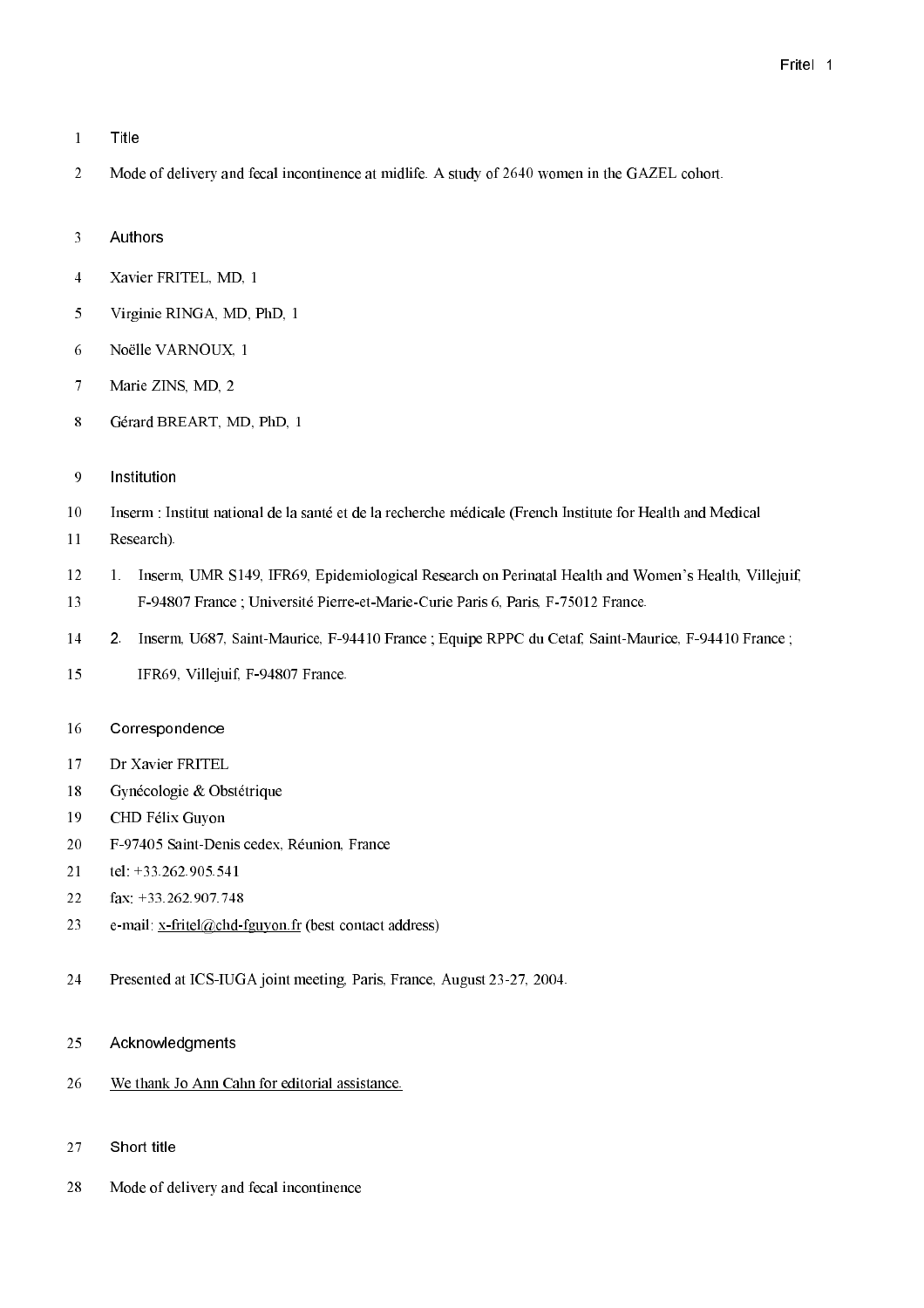- $\overline{1}$ Précis
- $\overline{2}$ In our population of women in their 50s, fecal incontinence was not associated with either parity or mode of
- $\overline{3}$ delivery.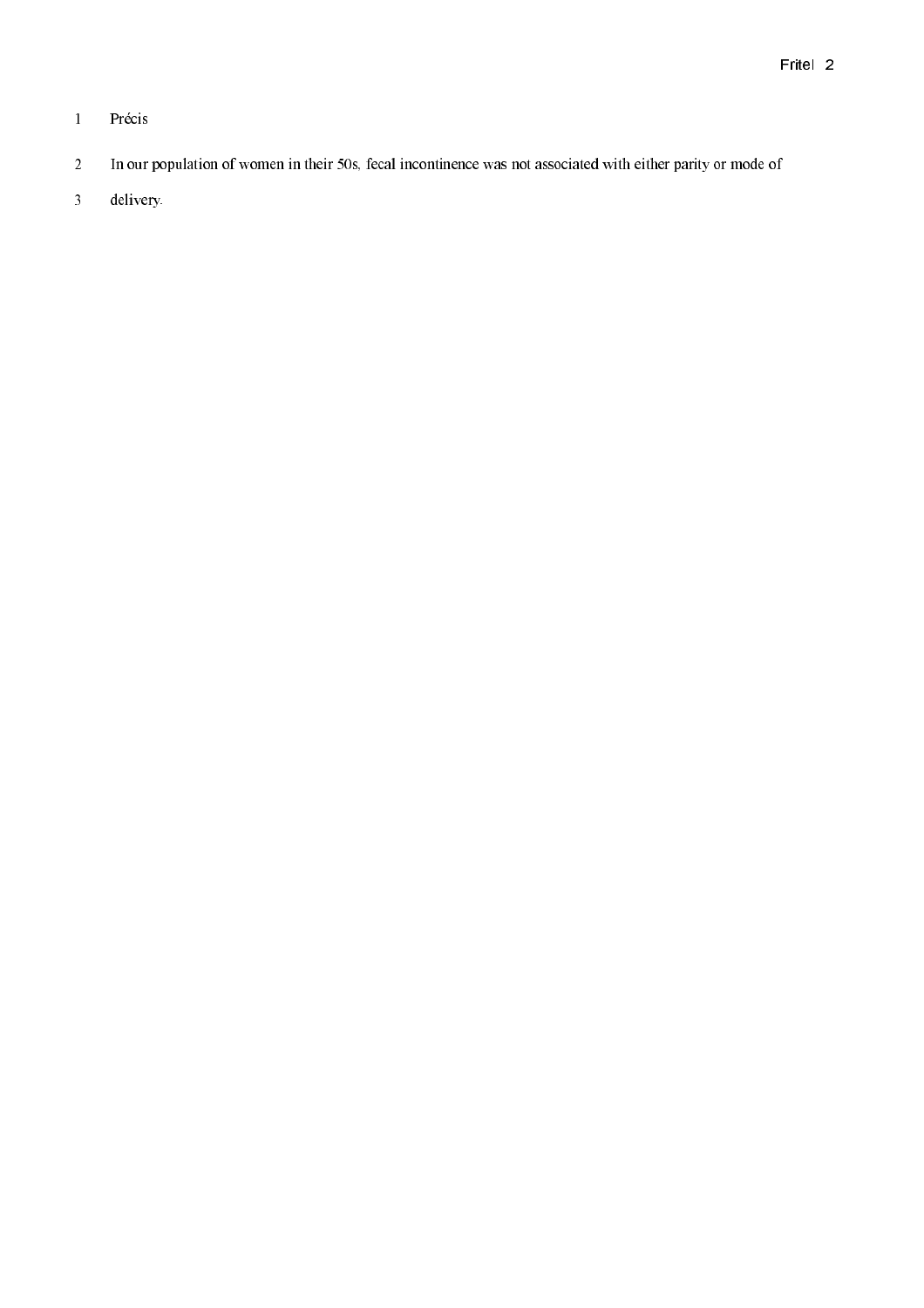#### **Abstract**  $\bf 1$

 $\boldsymbol{2}$ Objective: To estimate obstetrical risk factors of fecal incontinence among middle-aged women.

 $\overline{\mathbf{3}}$ Methods: We conducted a mail survey of the GAZEL cohort of volunteers for epidemiological research. A

 $\overline{4}$ questionnaire on anal incontinence was mailed to 3114 women aged 50-61 years; 2640 (85%) returned it. Fecal

5 incontinence was defined by involuntary loss of stool. Logistic regression was used to estimate the impact of

- 6 obstetrical and general risk factors.
- $\overline{7}$ Results: Prevalence of fecal incontinence in the past 12 months was 9.5% (250). Significant risk factors for fecal

 $\bf 8$ incontinence were completion of high school (adjusted odd ratio [OR] 1.5; 95% confidence interval 1.1-2.0),

 $\overline{9}$ self-reported depression (OR 2.1; 1.6-2.7), overweight or obesity measured by body mass index (OR 1.5 for

 $10<sup>10</sup>$ BMI of 25-30; 1.1-2.0, OR 1.6 for BMI > 30; 1.1-2.5), surgery for urinary incontinence (OR 3.5; 2.0-6.1), and

 $11\,$ anal surgery (OR 1.7; 1.1-2.9). No obstetrical variable (parity, mode of delivery, birth weight, episiotomy, or

 $12\,$ third-degree perineal tear) was significant. Prevalence of fecal incontinence was similar for nulliparous,

13 primiparous, secundiparous, and multiparous women (11.3, 9.0, 9.0, and 10.4% respectively), and among parous

14 women, it was similar for women with spontaneous vaginal, instrumental (at least one), or only cesarean

15 deliveries  $(9.3, 10.0, \text{ and } 6.6\%$  respectively).

 $16\,$ Conclusion: In our population of women in their 50s, fecal incontinence was not associated with either parity or  $17$ mode of delivery.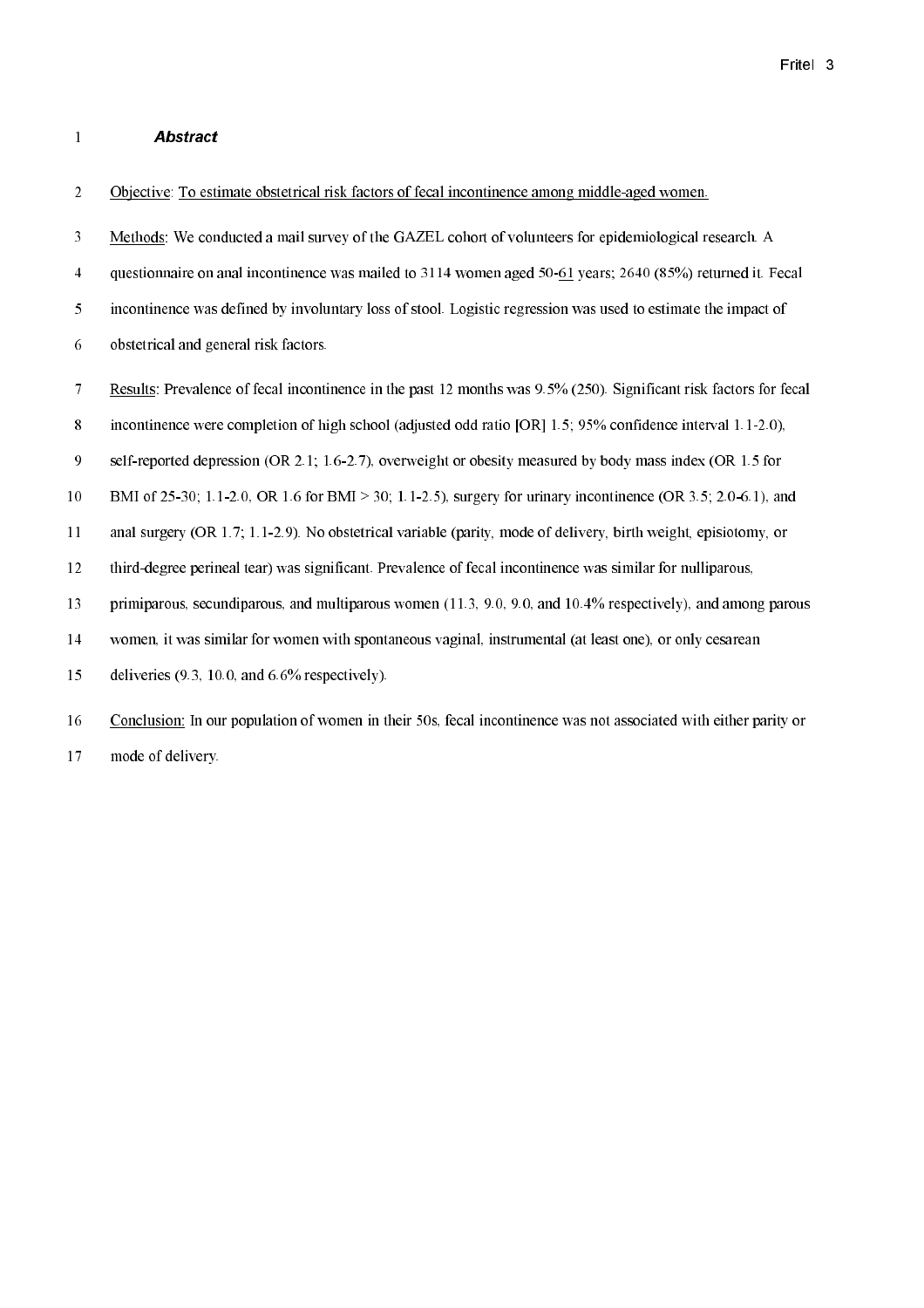#### $\overline{1}$ Introduction

Fecal incontinence is a serious handicap and its prevalence increases with age.<sup>1,3</sup> Because injury to the  $\boldsymbol{2}$  $\overline{\mathbf{3}}$ anal sphincter may occur during vaginal delivery, childbirth is thought to be a predisposing event that may lead to fecal incontinence.<sup>4, 5</sup> Several months after delivery, fecal incontinence is more frequent in women with  $\overline{4}$  $\overline{5}$ instrumental deliveries and less frequent in those with cesarean deliveries than among women with vaginal deliveries.<sup>6</sup> It is unclear, however, if cesarean delivery still exerts a protective effect later in life.<sup>7, 8</sup>  $\sqrt{6}$  $\overline{7}$ Our main purpose was to estimate the prevalence of fecal incontinence among middle-aged women 8 enrolled in a cohort study and to assess its obstetrical risk factors, while taking other characteristics into account.  $\mathbf{9}$ Our secondary purpose was to analyze the association between fecal incontinence and other pelvic floor 10 disorders.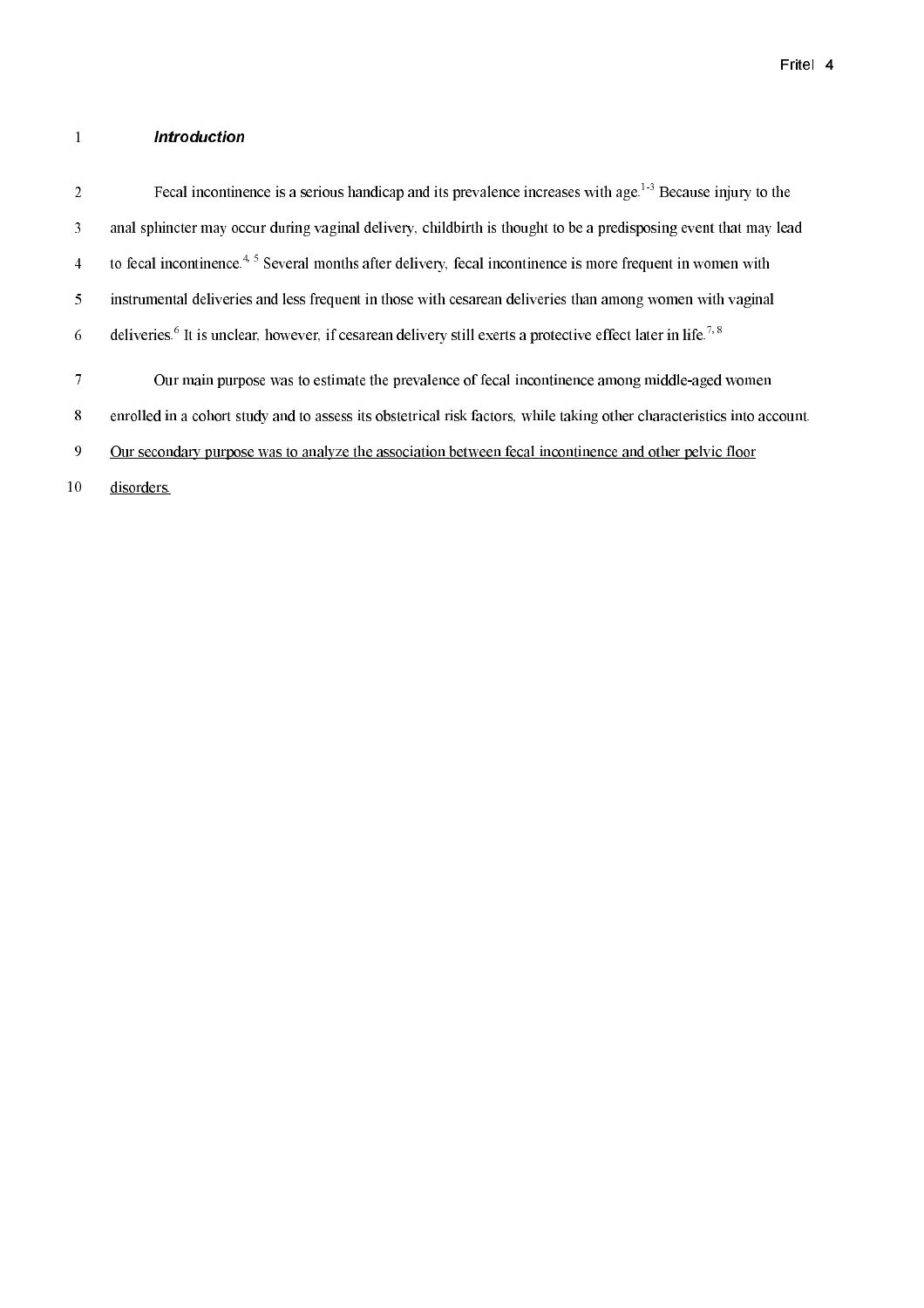### **Methods**

 $\mathbf{1}$ 

 $\overline{2}$ Our population belongs to the French GAZEL cohort (www.gazel.inserm.fr), which began in 1989 with  $\overline{\mathbf{3}}$ more than 20 000 men and women employed by the French national power company (EDF-GDF) who  $\overline{4}$ volunteered to participate in an epidemiological research coordinated by INSERM (Institut National de la Santé  $\overline{5}$ et de la Recherche Médicale, that is the French National Institute for Health and Medical Research).<sup>9</sup> Women of 6 the GAZEL cohort aged 45-50 years between 1990 and 1996  $(n = 3114)$  were included in a separate prospective  $\overline{7}$ survey, the "Women and their Health" project. Its principal objective is to study women's health as they reach menopause and afterwards.<sup>10</sup> They receive a general health questionnaire each year as part of the overall GAZEL 8 9 survey and a specific questionnaire about women's health issues every three years. In 2000 an additional 10 questionnaire about incontinence and obstetrical history was mailed to all the women in this survey. All our data  $11$ come from the mail questionnaires, primarily the questionnaire focusing on incontinence and obstetrical history. 12 Two previous reports about urinary incontinence based on the same questionnaire and database have previously been published.<sup>11-12</sup> 13  $14$ The prevalence of anal incontinence over the previous year was estimated from responses to the question:

15 In the past 12 months, have you experienced involuntary loss of gas or stool? Yes or No. Fecal incontinence was defined by involuntary loss of liquid or solid stool. Severity of anal incontinence was estimated according to 16 Pescatori's scoring system,<sup>13</sup> which takes into account degree (flatus, liquid stool, solid stool) and frequency 17  $18\,$ (less than once a week, at least once a week, every day) of anal incontinence. Pescatori scores range from 2 (loss 19 of flatus less than once a week) to 6 (loss of solid stool every day). Severe anal incontinence was defined by a 20 score of 4 or higher. Stress urinary incontinence was assessed by responses to the question: *Does urine leak* when you are physically active, cough or sneeze? Never, Rarely, Sometimes, Often, or All the time,  $14$  Women 21 22 who answered *Sometimes*, *Often* or *All the time* were considered to have stress urinary incontinence. Other pelvic 23 floor symptoms (urinary urge incontinence, voiding difficulties, constipation, defecation difficulties, lower 24 abdominal pain, pain at intercourse, vaginal bulge) were assessed by the same method.

 $25<sub>1</sub>$ We tested a wide assortment of potential risk factors for fecal incontinence: general characteristics (age at 26 questionnaire, educational level, body mass index (BMI), and menopausal status), medical history (diabetes 27 mellitus, hysterectomy, surgery for urinary incontinence or pelvic organ prolapse, anal surgery, and depression). 28 life-style (household income, marital status, smoking habits, and regular physical exercise), and obstetrical 29 history (parity, episiotomy, third-degree perineal tear, birth weight, and mode of delivery). Depression was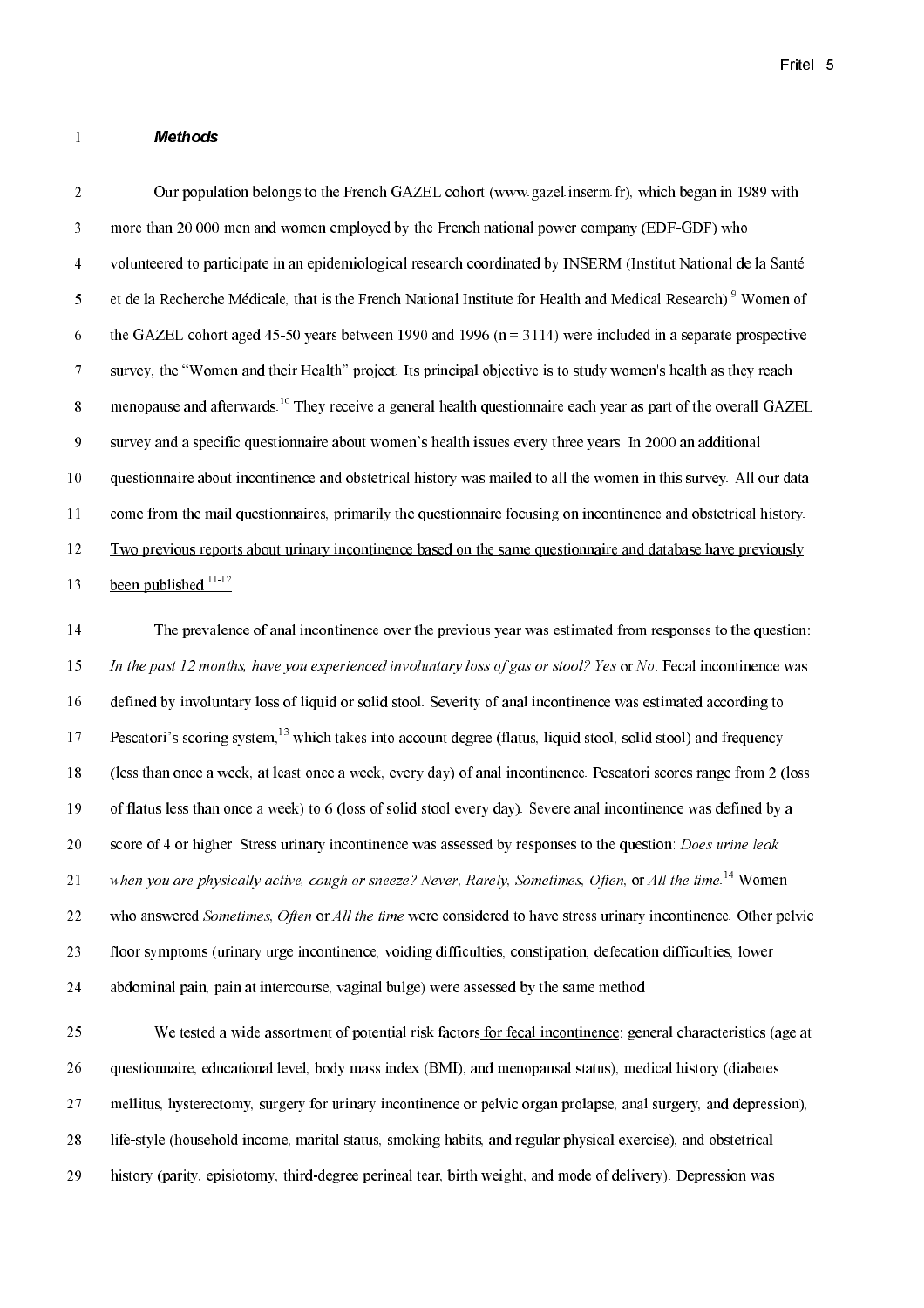| $\mathbf{1}$    | defined by self-reported depression, depressed mood, anxiety or stress during the previous 12 months.                                    |
|-----------------|------------------------------------------------------------------------------------------------------------------------------------------|
| $\overline{2}$  | Continuous variables were transformed into categories of three classes. Standard cutoff points were used when                            |
| 3               | they existed (BMI and birth weight); otherwise, classes were separated at the 25 <sup>th</sup> and 75 <sup>th</sup> percentiles (age and |
| $\overline{4}$  | income). We compared women with fecal incontinence to all others and conducted a multivariable analysis with                             |
| 5               | backward stepwise logistic regression (Table 4). Candidate variables for the multivariable model were those with                         |
| 6               | a p value less than 0.10 on univariable analysis. Variables remained in the final multivariable model only if the                        |
| $\overline{7}$  | OR was significant after backward elimination; otherwise they were excluded. Our population's size and                                   |
| $\bf 8$         | characteristics enabled us to show a significant 6% difference in the prevalence of fecal incontinence among the                         |
| 9               | parous women compared with the nulliparous (17 versus 11%) and a difference of 7% among those with                                       |
| 10              | spontaneous vaginal delivery compared with cesarean delivery (13 versus 6%) with a power of 80% ( $\alpha$ = 0.05,                       |
| 11              | $\beta$ = 0.20, bilateral test). We examined the association between anal incontinence according to the Pescatori score                  |
| $\overline{12}$ | and both parity and mode of delivery (Table 5).                                                                                          |
| 13              | To achieve our secondary objective, we studied the association between fecal incontinence and other                                      |
| 14              | pelvic floor disorders, as defined above (Table 3). The univariable and multivariable analyses used logistic                             |
| 15              | regression, as described above.                                                                                                          |
| 16              | The odds ratio and its 95% confidence interval is reported for all. All analyses were performed with                                     |
| 17              | Statview SAS Institute Inc., Cary, NC, USA.                                                                                              |
| 18              | The GAZEL cohort scientific committee and the CNIL (Commission Nationale de l'Informatique et des                                        |

19 Libertés, that is the French Data Protection Authority) approved this study, which received no external funding.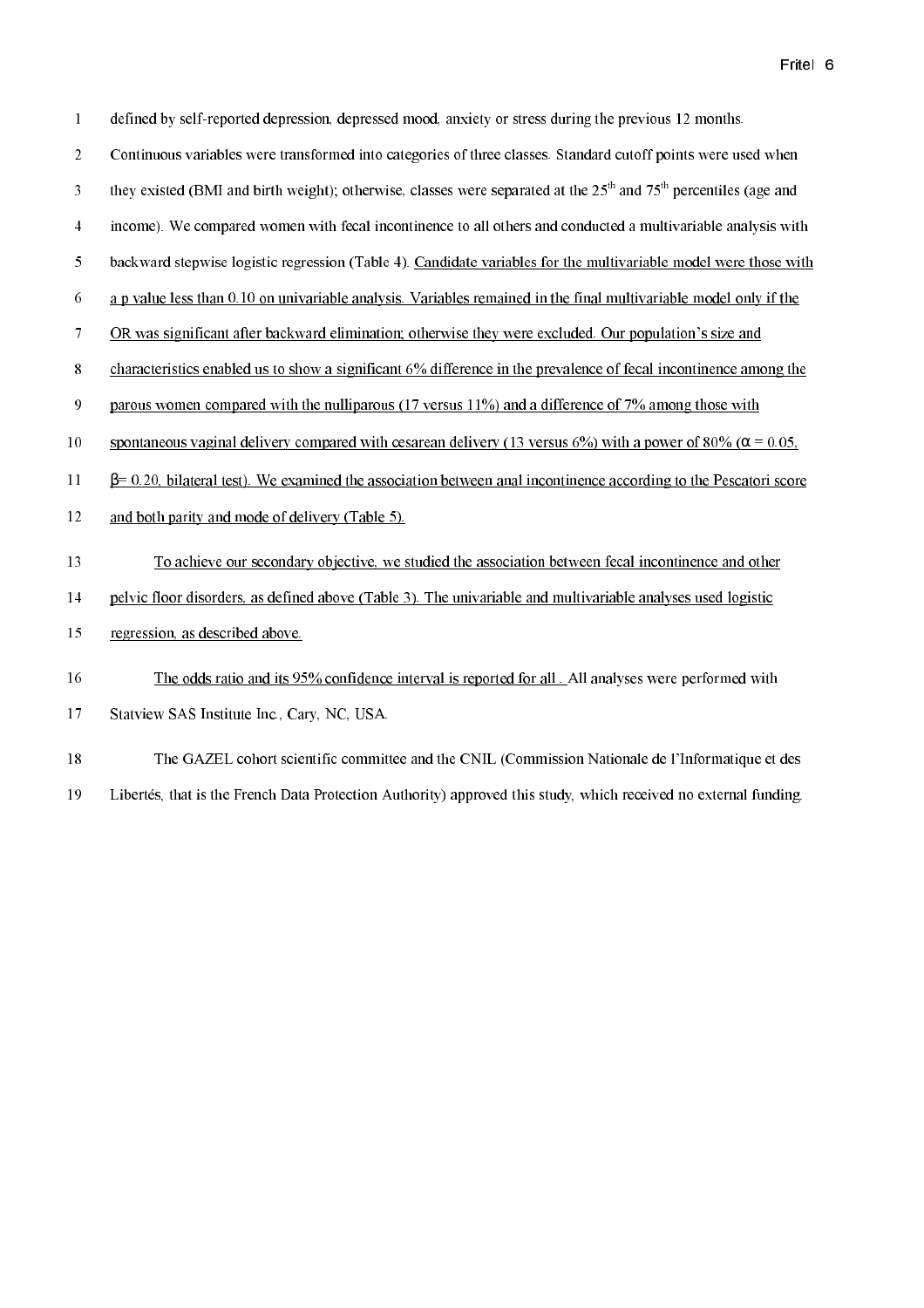### **Results**

 $\mathbf 1$ 

Questionnaires were sent to 3114 women, and 2640 (85%) completed and returned them. Details of the  $\overline{2}$ population's characteristics and obstetrical history have been already published.<sup>11</sup> Briefly, median age was 54  $\overline{\mathbf{3}}$  $\overline{4}$ (range 50-61) and median parity 2 (0-6); 79% were postmenopausal (Table 1). Comparisons between  $\overline{5}$ respondents and non-respondents showed no significant differences for age, BMI, parity, marital status or 6 smoking. Respondents had a higher educational level than non-respondents. Data about anal continence were  $\overline{7}$ missing for 136 women and data concerning its severity for 11. Prevalence of anal incontinence in the past 12 8 months was 38.5% (1016), with 28.6% (755) experiencing flatus incontinence only and  $9.5\%$  (250) fecal  $\overline{9}$ incontinence. The degree and frequency of anal incontinence symptoms are reported in Table 2, and the  $10<sup>10</sup>$ association of fecal incontinence with other anorectal, pelvic or urinary symptoms in Table 3.  $11$ Characteristics associated with fecal incontinence were high BMI (overweight and obesity), anal surgery. 12 urinary incontinence surgery, completion of high school, and self-reported depression or stress (Table 4). No 13 obstetrical variable (parity, mode of delivery, birth weight, episiotomy, or third degree perineal tear) was  $14$ significant. Prevalence of fecal incontinence was similar for nulliparous, primiparous, secundiparous, and 15 multiparous women (11.3, 9.0, 9.0, and 10.4% respectively). Among parous women, the prevalence of fecal 16 incontinence was similar for women with spontaneous yaginal, instrumental (at least one) or only cesarean 17 deliveries (9.3, 10.0, and 6.6% respectively). We found no association between severity of anal incontinence and  $18\,$ parity or mode of delivery (Table 5).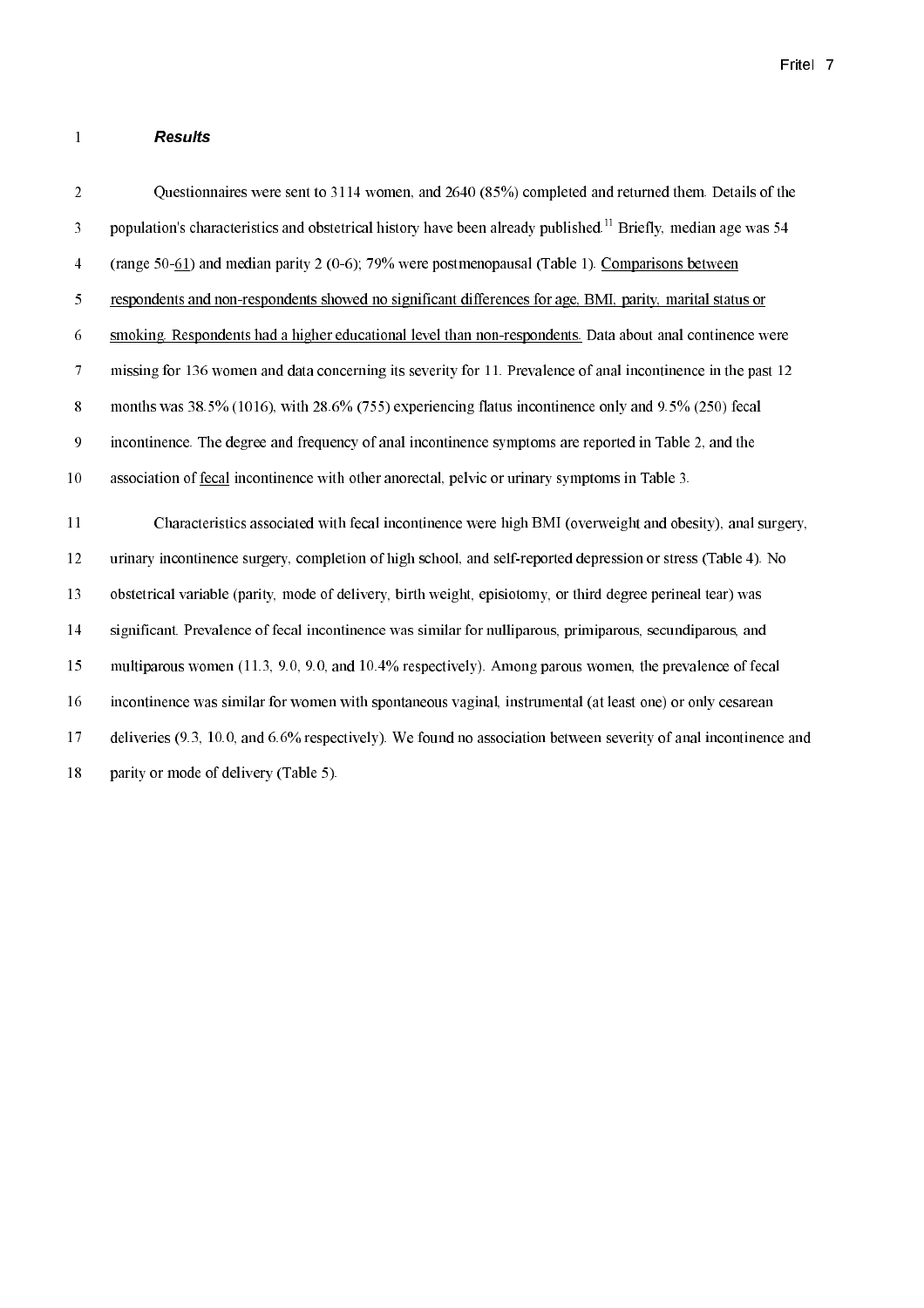#### **Discussion**  $\mathbf{1}$

 $\boldsymbol{2}$ In our population of women in their 50s, the prevalence of fecal incontinence was 9.5%. Risk factors for  $\overline{3}$ fecal incontinence were overweight and obesity, anal surgery, urinary incontinence surgery, completion of high  $\overline{4}$ school, and lower household incomes. Its prevalence was similar among nulliparous and parous women and  $\overline{5}$ among women with spontaneous, instrumental or cesarean deliveries.

6 Our population sample is not exactly representative of middle-aged French women, because women  $\overline{7}$ enrolled in the GAZEL cohort were recruited from a work setting and volunteered to participate in medical  $\bf 8$ research. We know, for example, that the women who agreed to participate in GAZEL had a higher education level and were in better health than nonparticipating employees.<sup>9-11</sup> The prevalence of fecal incontinence found 9 in our study is consistent with results from other studies of women in their 50s (Table 6).<sup>1-3, 15</sup>  $10<sup>10</sup>$ 

The prevalence of fecal incontinence increases with age.<sup>1-3</sup> Even in asymptomatic women, manometry  $11<sup>1</sup>$ shows that age alters the mechanisms of anal continence.<sup>16</sup> We did not find any association with age, but the 12 narrow range of the age distribution in our study sample  $(50-61 \text{ years})$  may explain this result. 13

14 The effect of pregnancy itself on anal continence has not been clearly demonstrated. Several crosssectional studies report a higher prevalence of anal and fecal incontinence among women with children, but this 15 association disappears after adjustment for other risk factors.<sup>17-19</sup> The large survey (10 116 men and women) by  $16\,$  $17$ Perry et al found no difference between men and women aged 40 years or more in the prevalence of fecal incontinence (6.2 versus 5.7 respectively).<sup>2</sup> Van Brummen et al report a similar prevalence of flatus or fecal 18 19 incontinence at the beginning of a first pregnancy, at the end of the pregnancy and at 3 and 12 months 20 postpartum.<sup>20</sup> In their study, the only factors associated with flatus incontinence 12 months after first delivery 21 were BMI and presence of the symptom at 12 weeks of gestation. It is not surprising that the relation between 22 parity and fecal incontinence is so weak when we consider that the median age of onset of fecal incontinence is  $55$  years.<sup>1</sup> 23

24 The effect of mode of delivery on anal continence is still debated. Vaginal delivery is known to expose the anal sphincter to laceration, especially during first or instrumental deliveries or when birth weight is high.<sup>21,22</sup> 25 26 Even without clinical tears, vaginal delivery may lead to occult injury of the anal sphincter, visible on endosonography.<sup>5</sup> The clinical significance of these occult defects is unclear. Chaliha et al reported similar 27 28 prevalence rates for fecal incontinence before and after first delivery and found no association between anal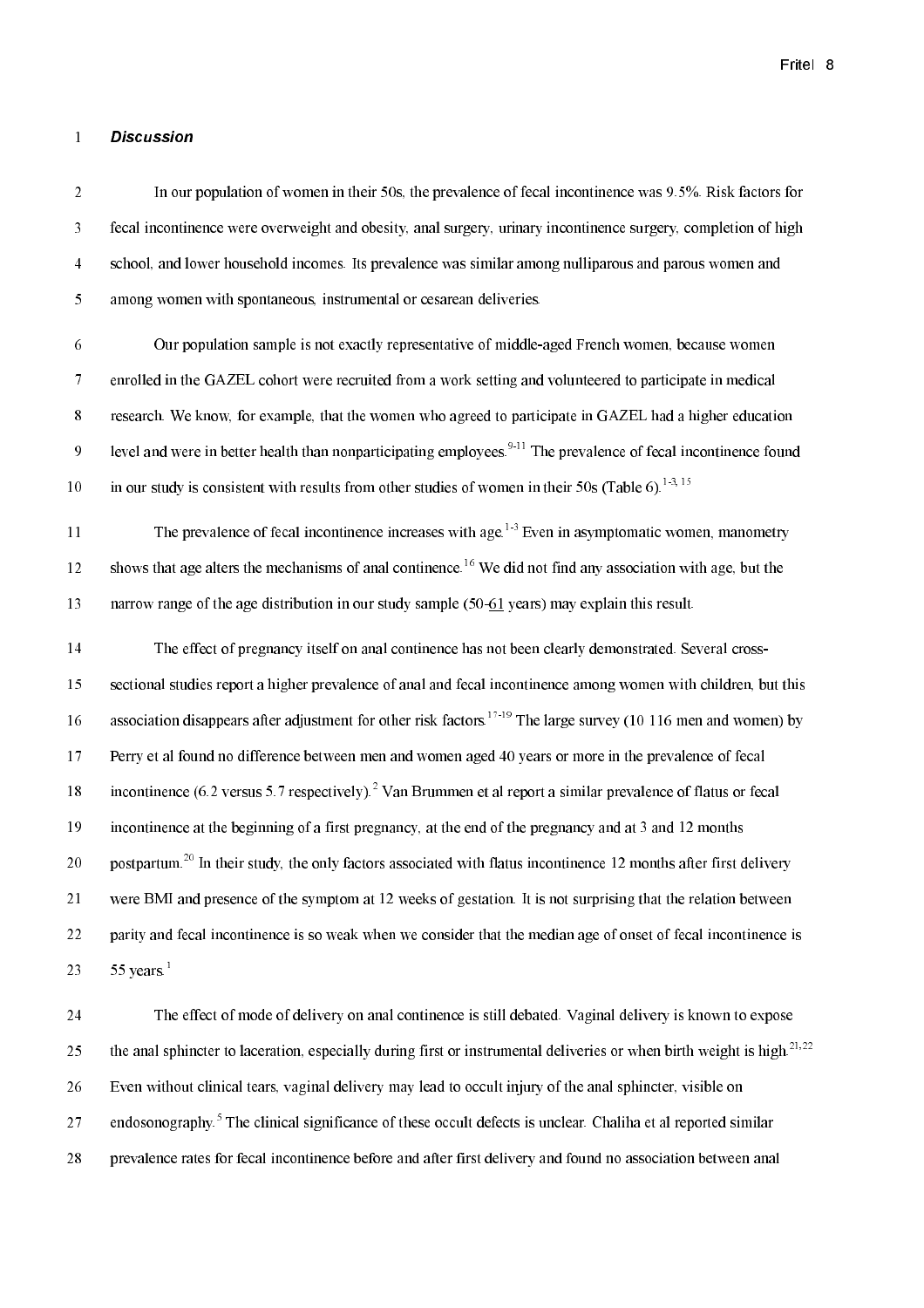symptoms and anal sphincter defects.<sup>23</sup> In cohort studies, the differences between women with vaginal and  $\mathbf{1}$  $\overline{2}$ cesarean deliveries appear to weaken with time since delivery (Table 7). MacArthur et al showed that three  $\mathfrak{Z}$ months after a first delivery, fecal incontinence is more frequent after spontaneous or forceps delivery than after cesareans (8.8, 13.9 and 5.0% respectively).<sup>6</sup> In the same population six years later, however, no difference was  $\overline{4}$ observed between women with spontaneous vaginal and cesarean deliveries.<sup>25</sup> The only randomized trial 5  $\overline{6}$ evaluating vaginal delivery versus planned cesarean for breech presentation found no significant difference concerning fecal incontinence.<sup>26, 27</sup> Similarly, cross-sectional studies (of somewhat older women, on average)  $\overline{7}$ 8 found no differences for women with cesarean and vaginal deliveries, especially when other risk factors were taken into account.<sup>1, 3, 18, 28, 29</sup> In our study, fecal incontinence was slightly less frequent and anal incontinence 9 less serious after only cesarean deliveries and slightly more frequent and more serious after at least one forceps  $10<sup>10</sup>$  $11$ delivery (Tables 4  $\&$  5), but this difference is not significant. This may be due to a lack of power, but it also 12 means that the effects of mode of delivery, if they exist, are minor.  $13<sup>°</sup>$ Third- and fourth-degree anal sphincter tears are associated with fecal incontinence one year after childbirth.<sup>20</sup> but the association is not found 6 years after delivery.<sup>25</sup> In our work, fecal incontinence was slightly  $14$ more frequent among women reporting anal tears during delivery, but the difference is not significant. 15

16 We found an association between history of anal surgery and fecal incontinence. Our study did not collect details 17 of the surgery, but we can reasonably suppose that it most often involved minor procedures (for hemorrhoids, fissures, or fistula), which involve a risk of fecal incontinence when the internal sphincter is cut or damaged.<sup>30-31</sup> 18 19 Barucha et al thus found an increased risk of fecal incontinence among patients with a history of anorectal  $20\,$ surgery (univariable OR=2.3;  $95\%CI$ : 1.6-3.3), anal fissure (OR=1.6;  $95\%CI$ : 1.2-2.2) or anal fistula (OR=2.9; 95%CI:  $1.7-5.0$ ).<sup>1</sup> There is no known effect of urologic surgery that explains the association we found with fecal 21 incontinence. Nonetheless, we know that anal and fecal incontinence are often associated.<sup>3, 15, 18, 28</sup> This 22 23 association may be explained by tissue characteristics that predispose women to pelvic floor disorders.

We observed that women with a higher educational level were more likely to report fecal incontinence. 24 Overall, respondents in the Gazel cohort have a higher educational level than nonrespondents.<sup>9,11</sup> We also note 25 that only 19% of our sample had completed high school (including passing the baccalaureate examination). It 26 27 may be that the better educated women find it easier to admit this type of symptom, which may be perceived as 28 stigmatizing, humiliating, or taboo. This association was not reported in two other studies that considered 29 educational level, but this result may be explained in part by the type of the population studied or by adjustments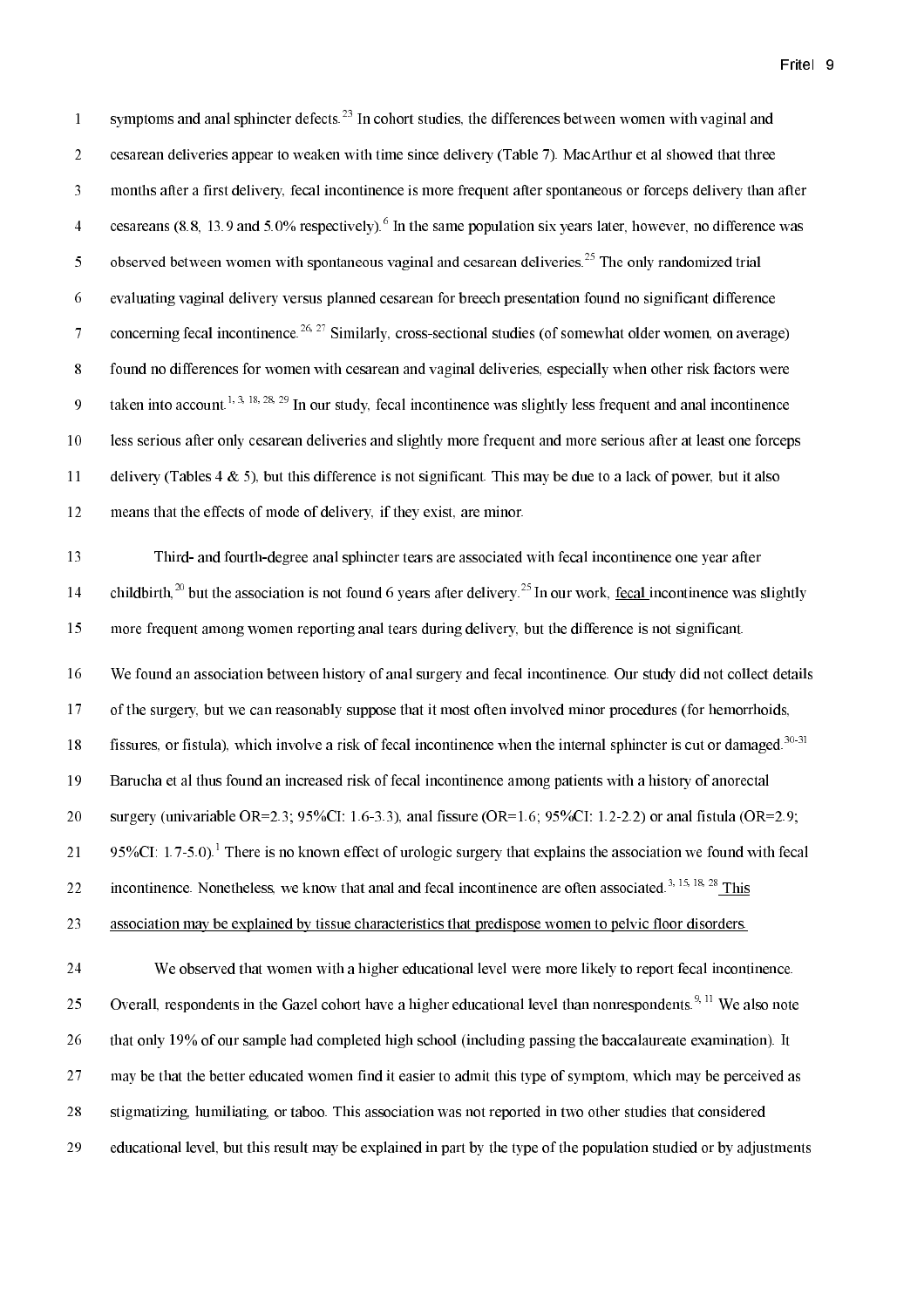for other characteristics, such as race or comorbidities.<sup>3,19</sup> The association between obesity and anal incontinence  $\mathbf 1$ has previously been reported.<sup>17, 18, 32</sup> The mechanism of this association remains unknown.  $\overline{2}$ 

 $\overline{3}$ Melville et al also reported an association between depression — major depression in their study — and fecal incontinence.<sup>3</sup> We did not measure depression with a specific validated scale, but simply asked women to  $\overline{4}$  $\overline{5}$ report a history of depression, depressed mood or stress. The cross-sectional nature of our study sheds no light on the question of whether incontinence causes depression in women, or whether depression itself causes  $\sqrt{6}$  $\overline{7}$ incontinence. It is possible that both depression and incontinence share a common pathway. On the other hand,  $8\,$ depressed subjects may be more sensitive to symptoms or more likely to report symptoms than nondepressed  $\boldsymbol{9}$ subjects.

#### 10 The principal limitation of this study was that fecal incontinence was not clinically confirmed. In

 $11\,$ addition, we were unable to distinguish planned and cesarean section during labor. We note however that the

 $12\,$ women questioned had given birth for the first time 30 years earlier on average (1970), at a time when elective

13 caesareans were still rare. Despite these limitations, our study is the largest epidemiological survey about anal

 $14\,$ incontinence among middle-aged women that includes a detailed questionnaire about their delivery. In our

population of women in their 50s, fecal incontinence was not associated with either parity or mode of delivery. 15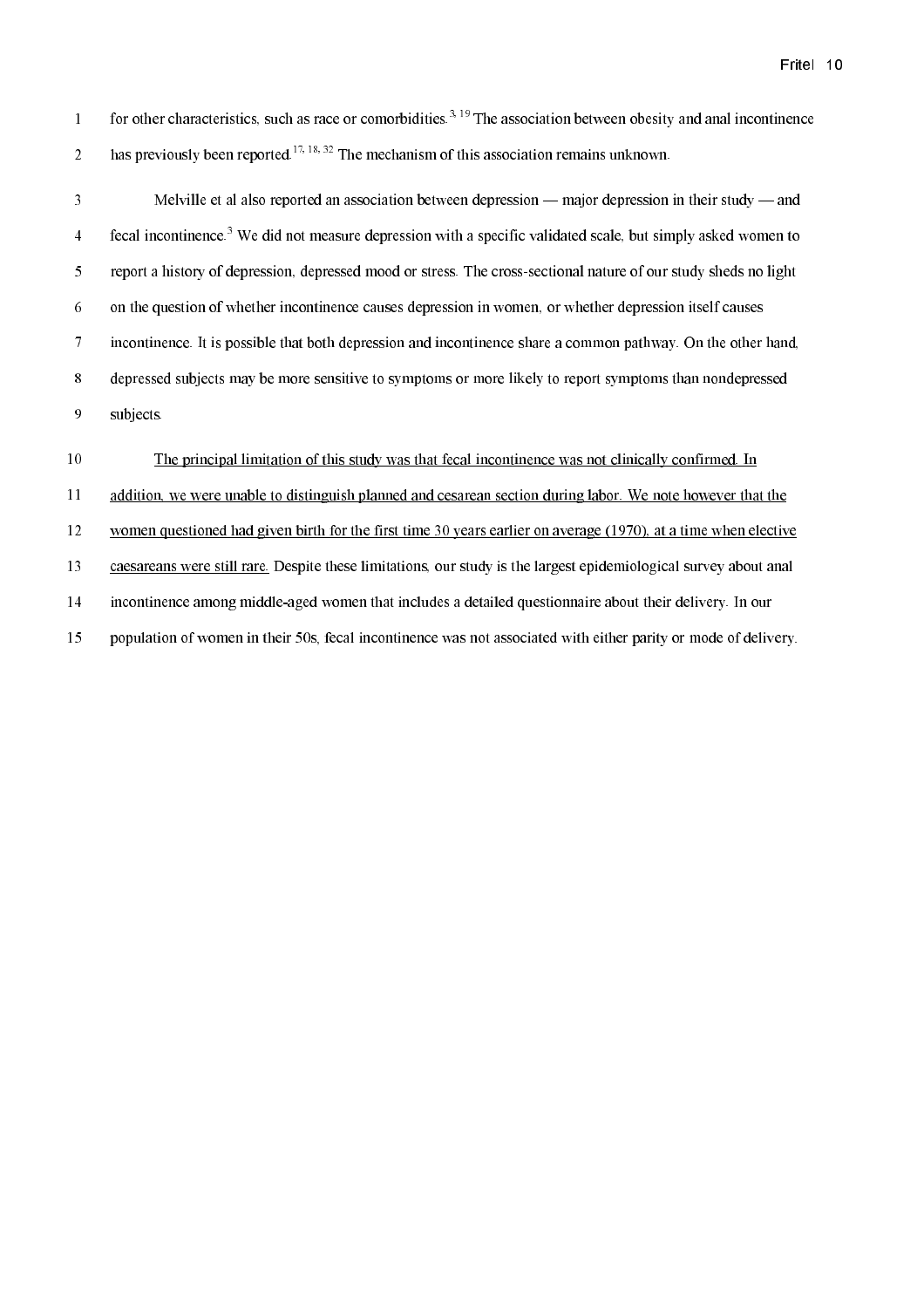#### $\mathbf{1}$ References

- $1.$ Bharucha AE, Zinsmeister AR, Locke GR, Seide BM, McKeon K, Schleck CD, et al. Risk factors for fecal incontinence: a population-based study in women. Am J Gastroenterol. 2006;101:1305-12.
- $2.$ Perry S, Shaw C, McGrother C, Matthews RJ, Assassa RP, Dallosso H et al. Prevalence of faecal incontinence in adults aged 40 years or more living in the community. Gut 2002;50:480-4.
- $3<sub>1</sub>$ Melville JL. Fan MY, Newton K. Fenner D. Fecal incontinence in US women: a population-based study. Am J Obstet Gynecol 2005;193:2071-6.
- $\overline{4}$ . Nelson RL. Epidemiology of fecal incontinence. Gastroenterology 2004;126: S3-7.
- $5<sub>1</sub>$ Sultan AH, Kamm MA, Hudson CN, Thomas JM, Bartram CI. Anal-sphincter disruption during vaginal delivery. N Engl J Med 1993;329:1905-11.
- 6. MacArthur C, Glazener CMA, Wilson PD, Herbison GP, Gee H, Lang GD, et al. Obstetric practice and faecal incontinence three month after delivery. BJOG 2001;108:678-83.
- $7.$ Chaliha C, Digesu A, Hutchings A, Soligo M, Khullar V. Caesarean section is protective against stress urinary incontinence: an analysis of women with multiple deliveries. BJOG 2004;111:754-5.
- $8.$ Lal M, Mann CH, Callender R, Radley S. Does cesarean delivery prevent anal incontinence? Obstet Gynecol 2003;101:305-12.
- 9. Goldberg M, Chastang JF, Leclerc A, Zins M, Bonenfant S, Bugel I, et al. Socioeconomic, demographic, occupational and health factors associated with participation in a long-term epidemiologic survey: a prospective study of the French GAZEL cohort and its target population. Am J Epidemiol 2001;154:373-84.
- 10. Ringa V, Ledésert B, Bréart G. Determinants of hormone replacement therapy among postmenopausal women enrolled in the French GAZEL cohort. Osteoporosis Int 1994;4:16-20.
- $11.$ Fritel X, Ringa V, Varnoux N, Fauconnier A, Piault S, Bréart G. Mode of delivery and severe stress incontinence. A cross-sectional study among 2625 perimenopausal women. BJOG 2005;112:1646–51.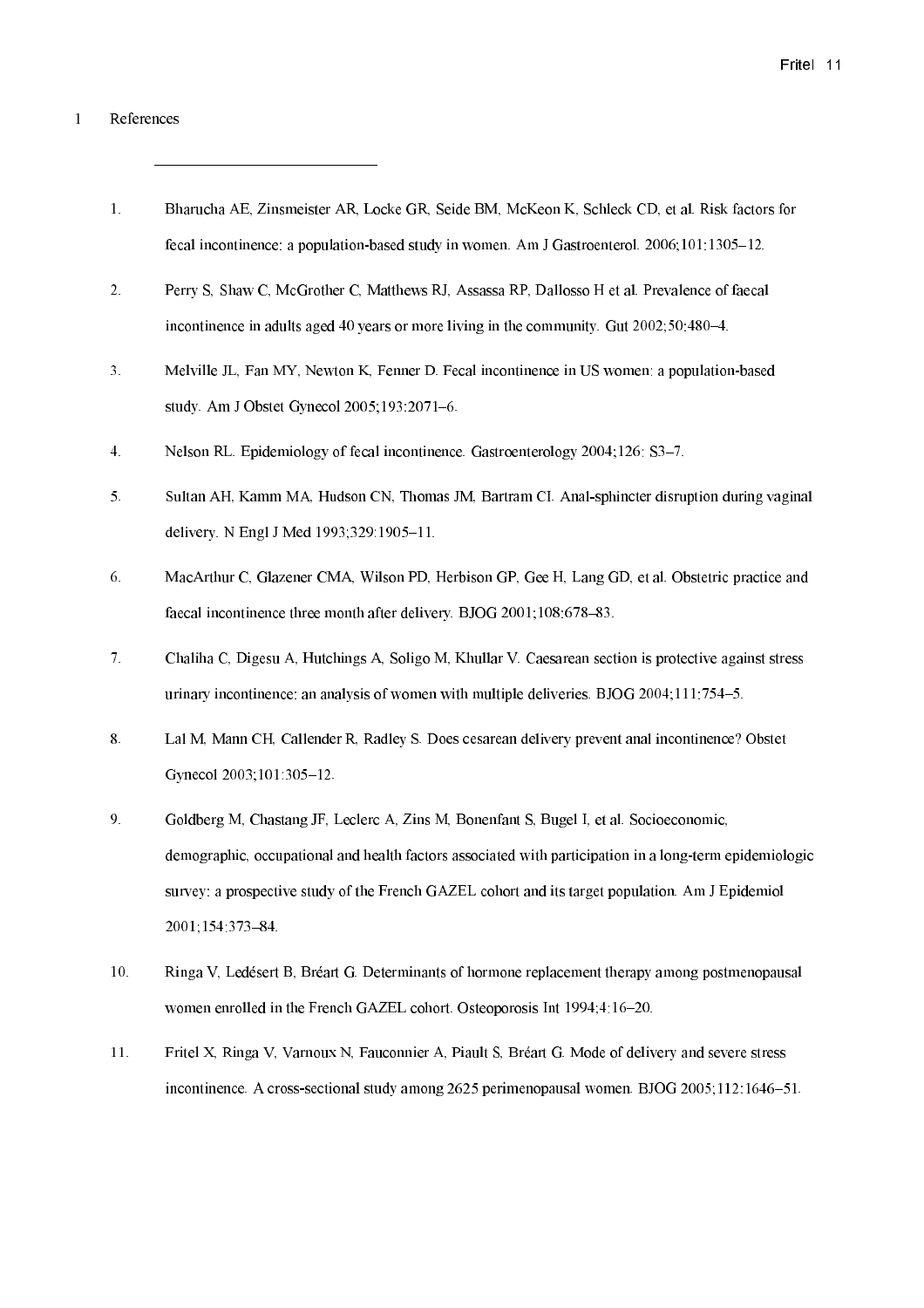- 12 Saadoun K, Ringa V, Fritel X, Varnoux N, Zins M, Bréart G. Negative impact of urinary incontinence on quality of life, a cross-sectional study among women aged 49-61 years enrolled in the GAZEL cohort. Neurourol Urodyn 2006;25:696-702.
- 13. Pescatori M, Anastasio G, Bottini C, Mentasti A. New grading and scoring for anal incontinence, evaluation of 335 patients. Dis Colon Rectum 1992;35:482-7.
- 14. Jackson S, Donovan J, Brookes S, Eckford S, Swithinbank L, Abrams P. The Bristol Female Lower Urinary Tract Symptoms questionnaire: development and psychometric testing. Br J Urol 1996;77:805– 12.
- $15.$ Roberts RO, Jacobsen SJ, Reilly WT, Pemberton JH, Lieber MM, Talley NJ. Prevalence of combined fecal and urinary incontinence: a community-based study. J Am Geriatr Soc 1999; 47:837-41.
- 16. Fox JC, Fletcher JG, Zinsmeister AR, Seide B, Riederer SJ, Bharucha AE. Effect of Aging on Anorectal and Pelvic Floor Functions in Females. Dis Colon Rectum. 2006;49:1726-35.
- $17.$ Boreham MK, Richter HE, Kenton KS, Nager CW, Gregory WT, Aronson MP, et al. Anal incontinence in women presenting for gynecologic care: Prevalence, risk factors, and impact upon quality of life. Am J Obstet Gynecol 2005;192:1637-42.
- $18.$ Varma MG, Brown JS, Creasman JM, Thom DH, Van Den Eeden SK, Beattie MS, et al. Fecal incontinence in females older than aged 40 years: who is at risk? Dis Colon Rectum. 2006;49:841-51.
- $19<sub>1</sub>$ McKinnie V, Swift SE, Wang W, Woodman P, O'Boyle A, Kahn M, et al. The effect of pregnancy and mode of delivery on the prevalence of urinary and fecal incontinence. Am J Obstet Gynecol  $2005; 193: 512-8.$
- 20. Van Brummen HJ, Bruinse HW, van de Pol G, Heintz APM, van der Vaart CH. Defecatory symptoms during and after the first pregnancy: prevalences and associated factors. Int Urogynecol 2006;17:224– 30.
- $21.$ Handa VL, Danielsen BH, Gilbert WM, Obstetric anal sphincter lacerations. Obstet Gynecol 2001;98:225-30.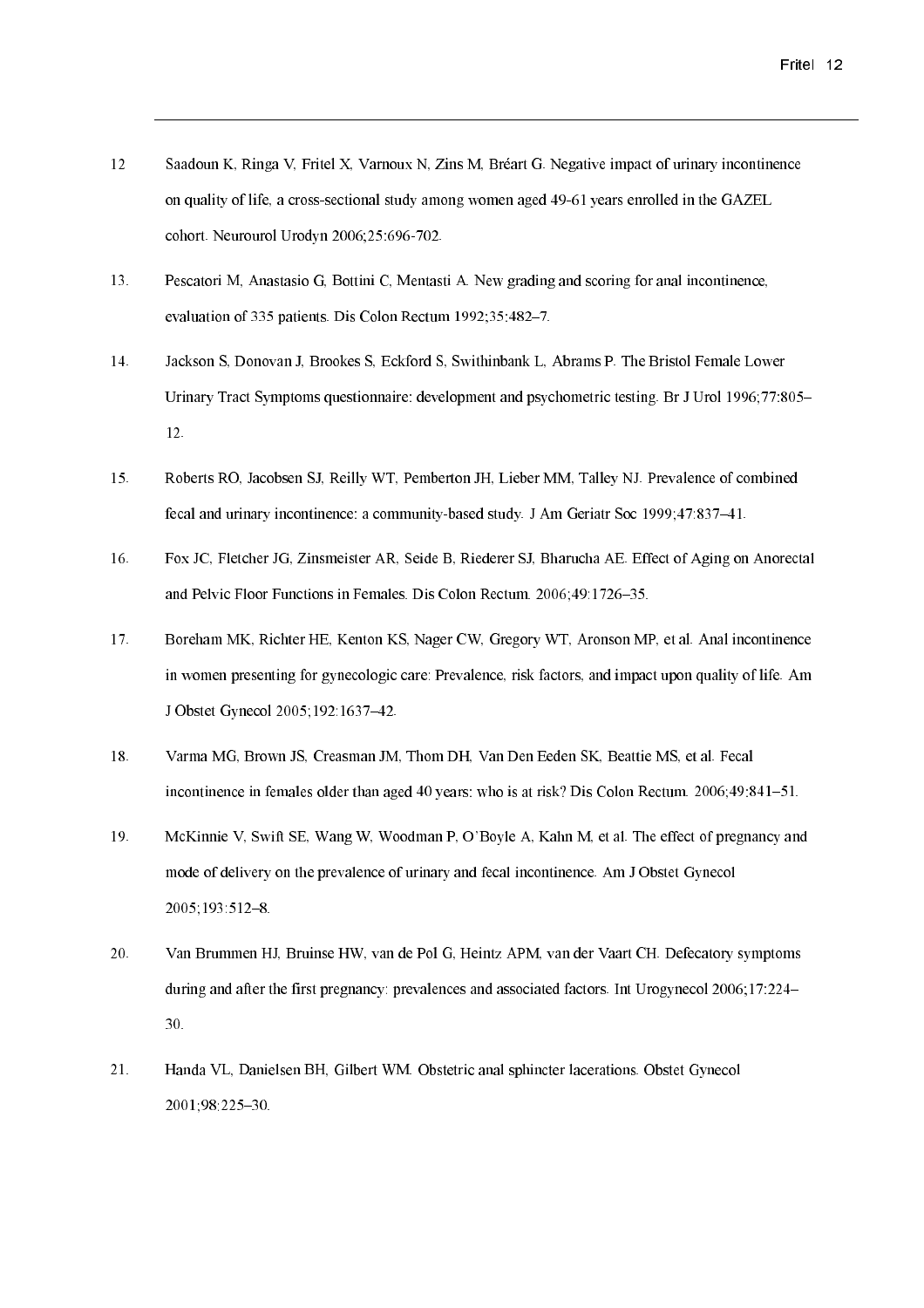- $22.$ Richter HE, Brumfield CG, Cliver SP, Burgio KL, Neely CL, Varner RE, Risk factors associated with anal sphincter tear: A comparison of primiparous patients, vaginal births after cesarean deliveries, and patients with previous vaginal delivery. Am J Obstet Gynecol 2002:187:1194-8.
- $23.$ Chaliha C, Sultan AH, Bland JM, Monga AK, Stanton SL. Anal function: Effect of pregnancy and delivery. Am J Obstet Gynecol 2001;185:427-32.
- 24. Eason E, Labrecque M, Marcoux S, Mondor M. Anal incontinence after childbirth. CMAJ 2002;166:326-30.
- 25. MacArthur C, Glazener C, Lancashire R, Peter Herbison P, Wilson D, Grant A. Faecal incontinence and mode of first and subsequent delivery: a six-year longitudinal study. BJOG 2005;112:1075-82.
- 26. Hannah ME, Hannah WJ, Hodnett ED, Chalmers B, Kung R, Willan A, et al. Outcomes at 3 months after planned cesarean vs planned vaginal delivery for breech presentation at term. JAMA 2002;287:1822-3.
- 27. Hannah ME, Whyte H, Hannah WJ, Hewson S, Amankwah K, Cheng M, et al. Maternal outcomes at 2 years after planned cesarean section versus planned yaginal birth for breech presentation at term: The international randomized Term Breech Trial. Am J Obstet Gynecol 2004;191:917-27.
- Abramov Y, Sand PK, Botros SM, Gandhi S, Miller JJR, Nickolov A, et al. Risk Factors for Female 28 Anal Incontinence: New Insight Through the Evanston-Northwestern Twin Sisters Study. Obstet Gynecol 2005;106:726-32.
- 29 MacLennan AH, Taylor AW, Wilson DH, Wilson D. The prevalence of pelvic floor disorders and their relationship to gender, age, parity and mode of delivery. BJOG 2000;107:1460-70.
- 30. American Gastroenterological Association Medical Position Statement: Diagnosis and Care of Patients With Anal Fissure. Gastroenterol 2003;124:233-234.
- 31. Lindsey I, Jones OM, Smilgin-Humphreys MM, Cunningham C, Mortensen NJ. Patterns of fecal incontinence after anal surgery. Dis Colon Rectum. 2004;47:1643-9.
- $32.$ Nelson R, Furner S, Jesudason V. Fecal Incontinence in Wisconsin Nursing Homes Prevalence and Associations. Dis Colon Rectum 1998;41:1226-1229.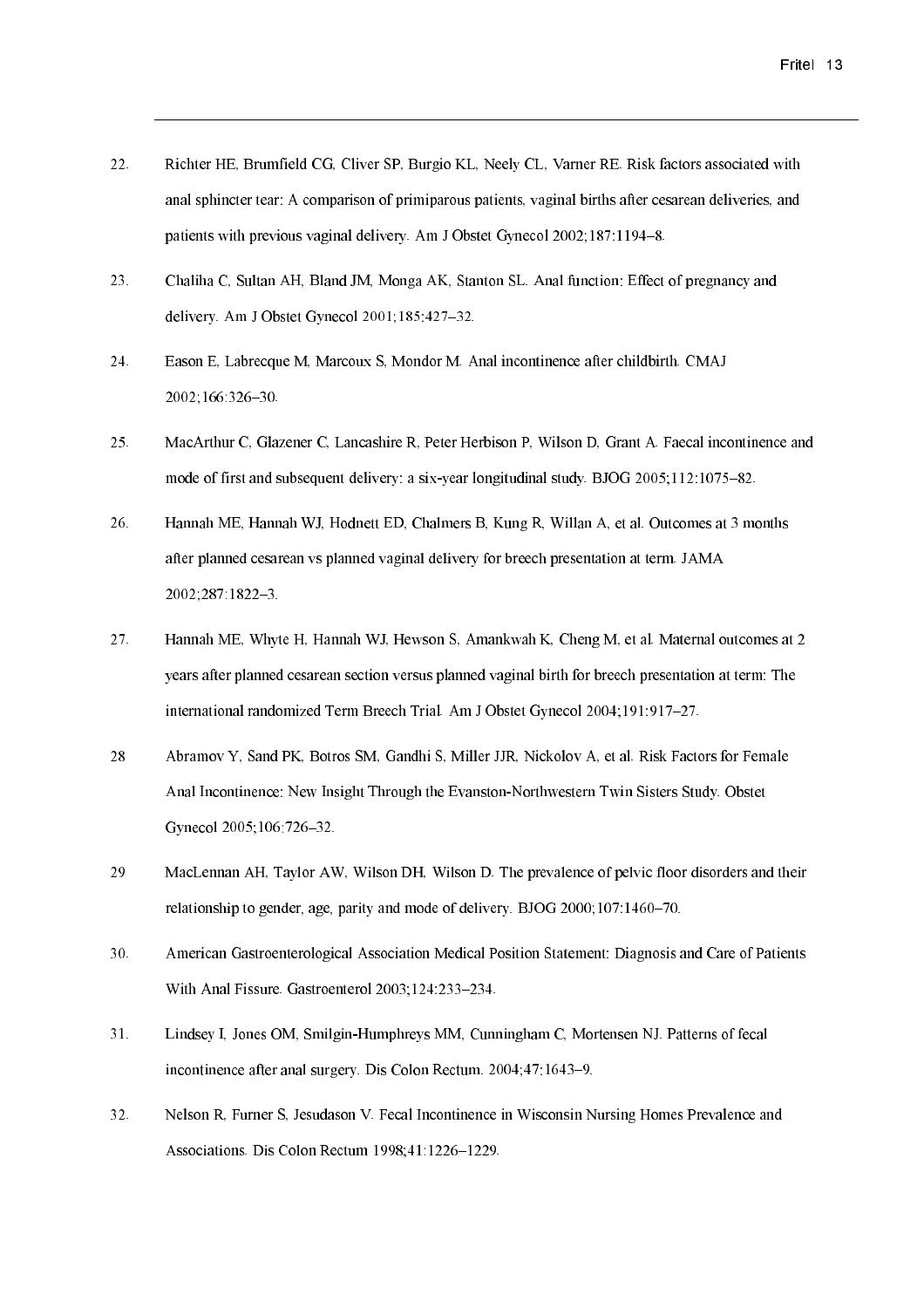Characteristics of population (% for nominal variables and mean  $\pm$  standard deviation for continuous variables).

| Characteristics                            |                | Fecal incontinence |  |  |
|--------------------------------------------|----------------|--------------------|--|--|
|                                            | N <sub>0</sub> | Yes                |  |  |
| N                                          | 2243           | 250                |  |  |
| Age, years                                 | 549 ± 34       | $549 \pm 34$       |  |  |
| High school diploma Yes                    | 190%           | 24.4%              |  |  |
| Occupation:                                |                |                    |  |  |
| Blue collar, clerical staff                | 25.5%          | 28.9%              |  |  |
| Supervisors, sales representatives         | 65.9%          | 63.2%              |  |  |
| Management or training                     | 8.5%           | 7.9%               |  |  |
| House monthly income:                      |                |                    |  |  |
| $\leq 1600 \in$                            | 20.4%          | 19.6%              |  |  |
| 1600-2592 $\in$                            | 43.4%          | 42.0%              |  |  |
| > 2592                                     | 18.8%          | 18.4%              |  |  |
| Marital status: Couple                     | 67.1%          | 62.8%              |  |  |
| Smoking Yes                                | 11.3%          | 14.8%              |  |  |
| Regular physical exercise: Yes             | 52.6%          | 45.6%              |  |  |
| Depression or stress: Yes                  | 25.4%          | 41.6%              |  |  |
| Body mass index, kg/m <sup>2</sup>         | $24.3 \pm 4.0$ | $25.2 \pm 4.3$     |  |  |
| Premenopausal                              | 20 2%          | 17.6%              |  |  |
| Diabetes Yes                               | 2.5%           | 4.4%               |  |  |
| Hysterectomy Yes                           | 17.5%          | 19.2%              |  |  |
| Urinary incontinence surgery. Yes          | 2.1%           | 7.6%               |  |  |
| Pelvic organ prolapse surgery: Yes         | 2.5%           | 4.4%               |  |  |
| Anal surgery Yes                           | 4.7%           | 8.4%               |  |  |
| Parity                                     | $1.6 \pm 0.9$  | $1.6 \pm 1.0$      |  |  |
| Heaviest birth weight *                    |                |                    |  |  |
| $<$ 3.0                                    | 16.2%          | 16.7%              |  |  |
| $3.0 - 3.9$                                | 72.0%          | 72.6%              |  |  |
| $\geq 4.0$                                 | 10.4%          | 9.3%               |  |  |
| Mode of deliveries *                       |                |                    |  |  |
| Spontaneous                                | 76.0%          | 76.3%              |  |  |
| Forceps, at least 1                        | 17.8%          | 19.5%              |  |  |
| Cesarean only                              | 6.1%           | 4.2%               |  |  |
| Episiotomy Yes*                            | 56.7%          | 62.3%              |  |  |
| 3 <sup>rd</sup> degree perineal tear. Yes* | 7.8%           | 9.8%               |  |  |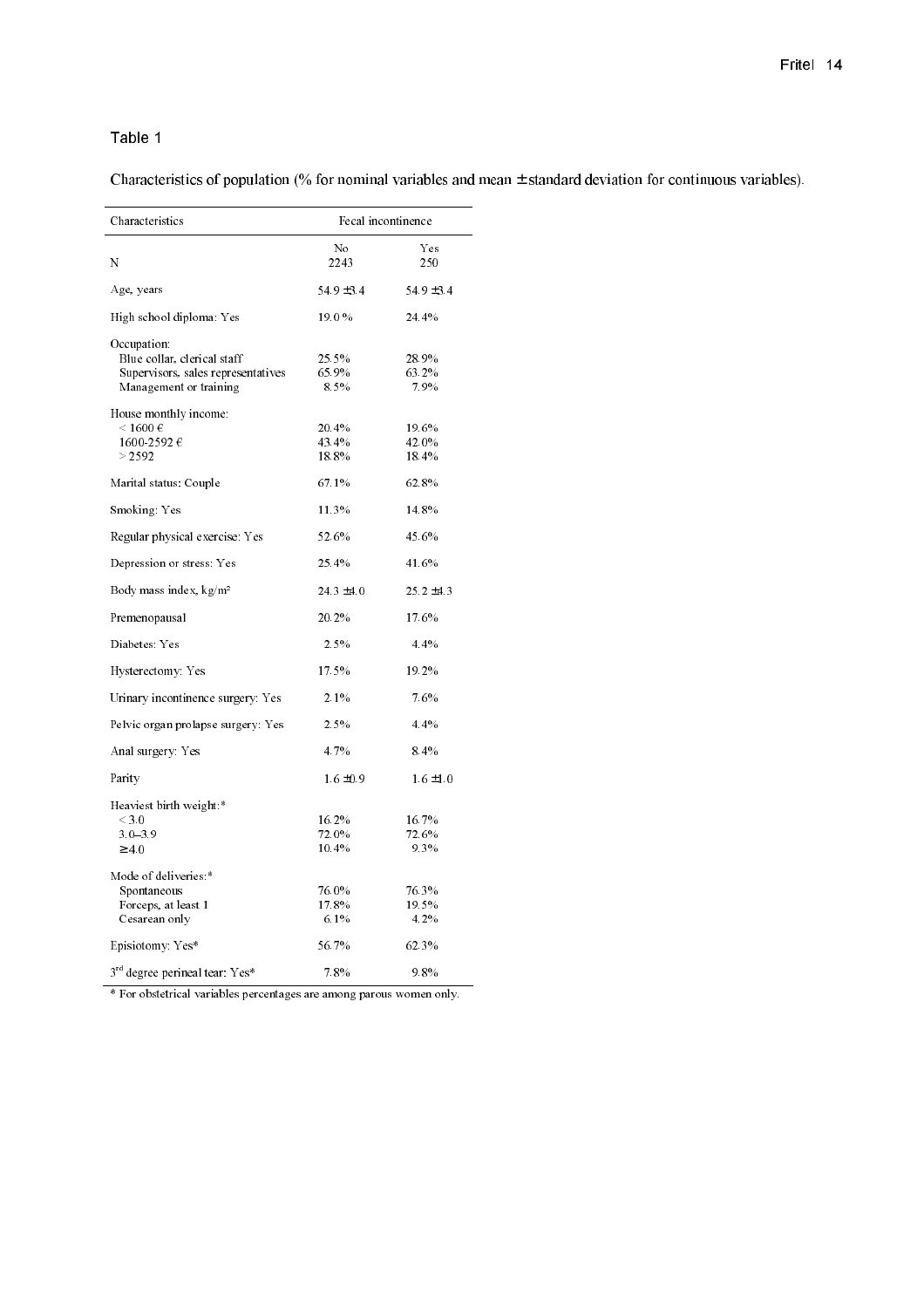Degree and frequency of anal incontinence symptoms in the past 12 months.

| Anal Incontinence             | < once a week<br>$\%$ (n) | At least once a<br>week $\%$ (n) | Every day<br>$\%$ (n) | All<br>$\%$ (n) |
|-------------------------------|---------------------------|----------------------------------|-----------------------|-----------------|
| Flatus incontinence only      | 13.3 (352)                | 10.8(286)                        | 4.4(117)              | 28.6 (755)      |
| Liquid stool incontinence     | 7.2(191)                  | 0.4(10)                          | 0.1(3)                | 7.7(204)        |
| Solid stool incontinence      | 1.5(40)                   | 0.2(6)                           | 0.0(0)                | 1.7(46)         |
| Degree / frequency not stated |                           | $\blacksquare$                   | $\blacksquare$        | 0.4(11)         |
| Missing data                  | $\blacksquare$            | $\blacksquare$                   |                       | 5.2(136)        |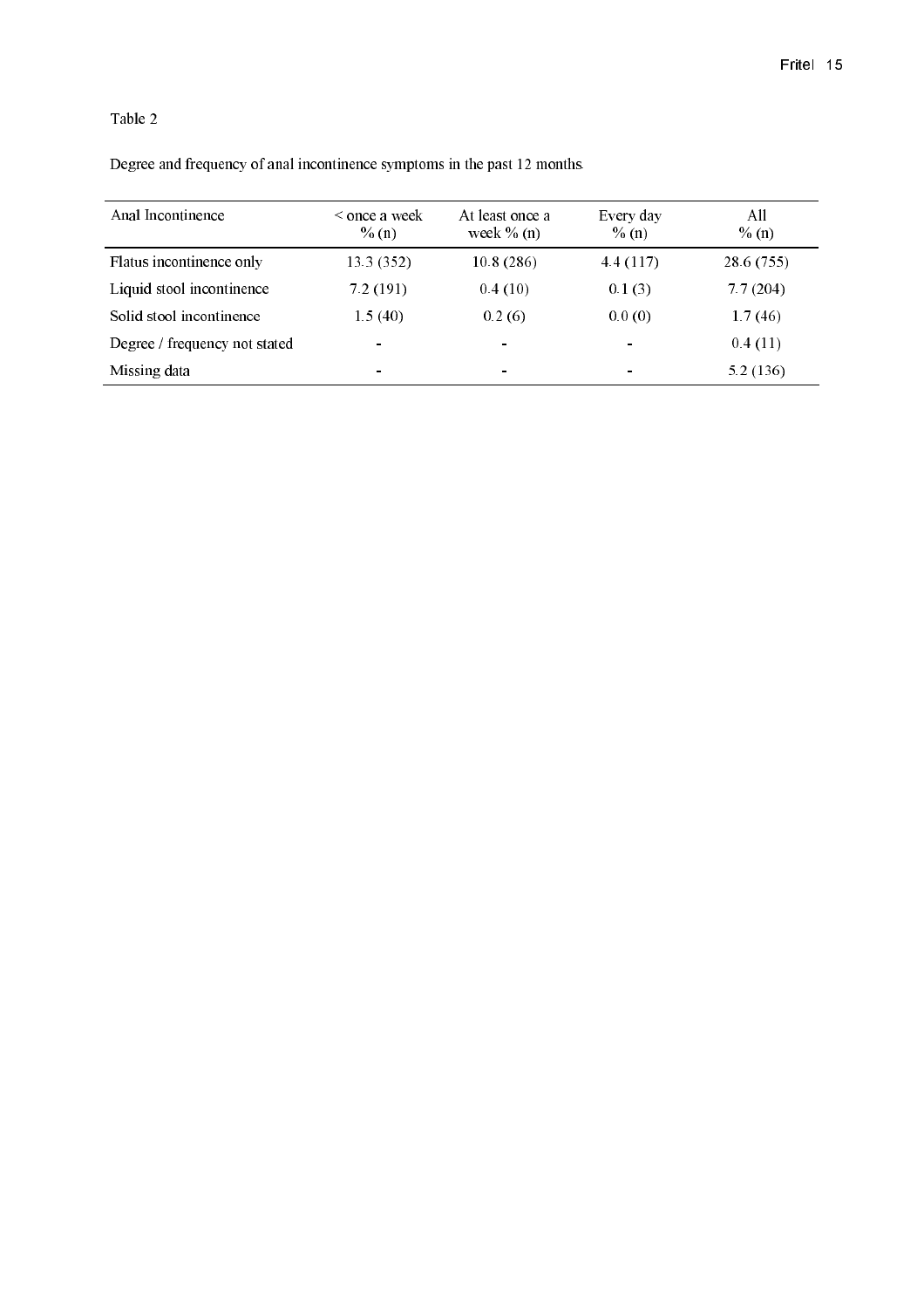# Association between pelvic floor disorders and fecal incontinence. Univariable and multivariable analysis using logistic regression.

| Women's pelvic floor symptoms                  |                              | $\mathbf n$  | Fecal incontinence<br>$\%$ | Univariable analysis<br>crude OR $(95\%CI)$ | Multivariable analysis<br>adjusted OR (95%CI) |
|------------------------------------------------|------------------------------|--------------|----------------------------|---------------------------------------------|-----------------------------------------------|
| Difficult defecation                           | No<br>Yes.                   | 1735<br>730  | 88<br>12.6                 | 1<br>1.5(1.1.2.0)                           | not significant                               |
| Bowel movement $\leq$ 3/week                   | N <sub>0</sub><br>Yes        | 1998<br>454  | 9.6<br>11.7                | 1<br>13(0.917)                              | not introduced                                |
| Pain in lower abdomen                          | N <sub>0</sub><br>Yes        | 1960<br>494  | 85<br>15.4                 | 1<br>20(1526)                               | not significant                               |
| Vaginal bulge                                  | No<br>Yes.                   | 2351<br>96   | 9.4<br>20.8                | 1<br>$2.5(1.5-4.3)$                         | not significant                               |
| Painful intercourse                            | N <sub>0</sub><br>Yes.       | 1566<br>350  | 82<br>14.9                 | 1<br>2.0(1.4.2.8)                           | not significant                               |
| Stress urinary incontinence                    | N <sub>0</sub><br>Yes        | 1557<br>1072 | 7.4<br>12.5                | 1<br>18(1323)                               | not significant                               |
| Urge urinary incontinence                      | N <sub>0</sub><br><b>Yes</b> | 2186<br>445  | 7.5<br>19.1                | 1<br>28(2138)                               | $\mathbf{1}$<br>21(1629)                      |
| Urinary infection during the<br>past 12 months | No.<br>Yes.                  | 2265<br>329  | 9.3<br>11.9                | 1<br>13(0.9.1.9)                            | not introduced                                |
| Difficult voiding                              | No<br><b>Yes</b>             | 2106<br>433  | 7.4<br>20.6                | 1<br>32(2443)                               | 1<br>2.5(1.9.3.4)                             |

The candidate variables introduced in the multivariable model were those with a p value  $\leq 0.10$  on univariable model only if the OR was significant (p value  $\leq 0.05$ ) after backward elimination. s remained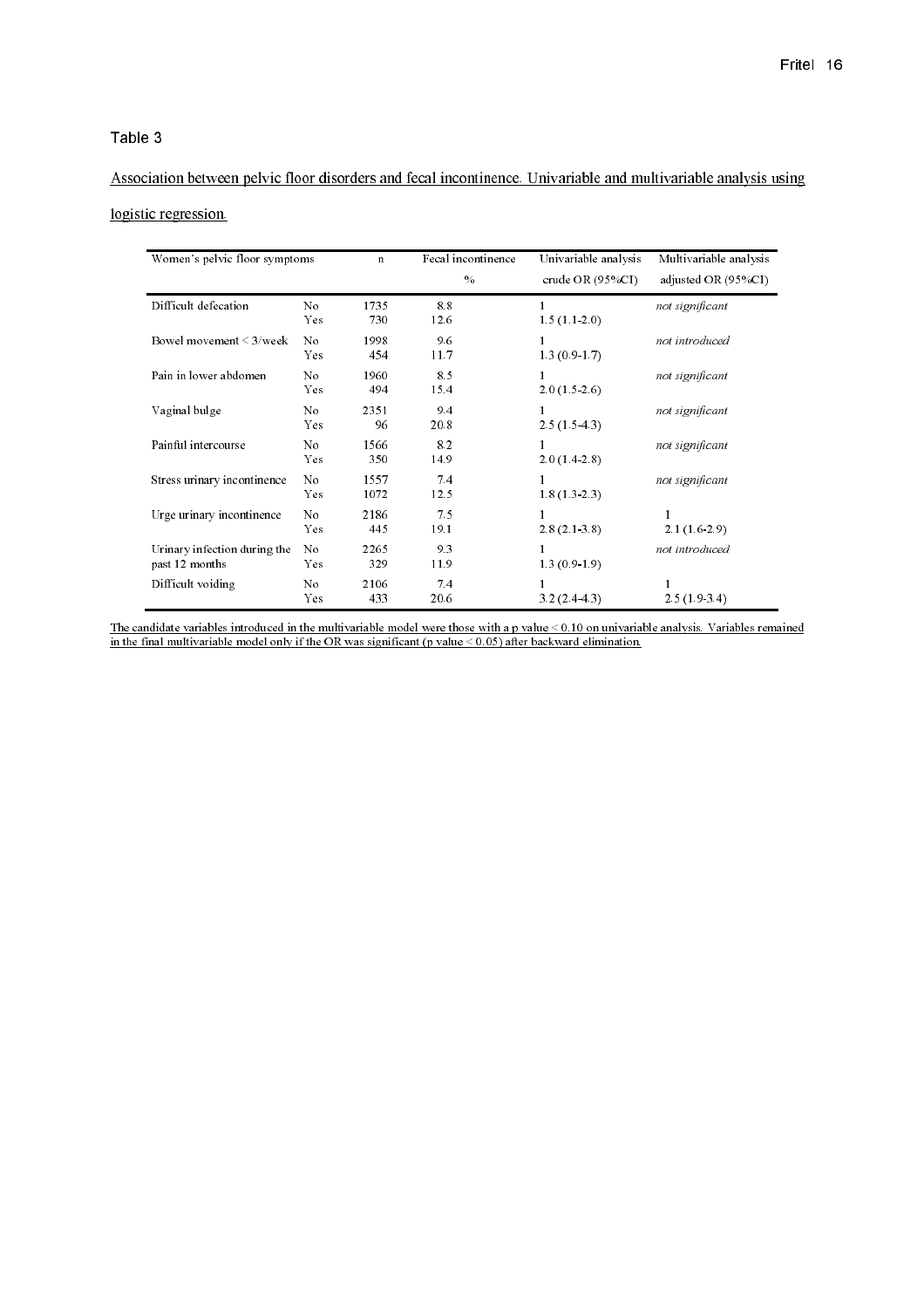Association between women's characteristics and fecal incontinence. Bivariable analysis and logistic regression.

| Women's characteristics                 |                                                                                             | $\mathbf n$        | Fecal incontinence  | Univariable analysis                         | Multivariable<br>analysis                |
|-----------------------------------------|---------------------------------------------------------------------------------------------|--------------------|---------------------|----------------------------------------------|------------------------------------------|
|                                         |                                                                                             |                    | $\%$                | crude OR $(95\%CI)$                          | adjusted OR (95%CI)                      |
| Age at<br>questionnaire                 | $\leq$ 52<br>$52 - 57$<br>$\geq$ 58                                                         | 643<br>1396<br>601 | 9.8<br>9.0<br>10.1  | $\mathbf{1}$<br>0.9(0.7.1.3)<br>11(0715)     | not introduced                           |
| High school<br>diploma                  | N0<br>Yes                                                                                   | 2069<br>509        | 8.8<br>12.0         | $\mathbf{1}$<br>1.4(1.02.1.9)                | $\mathbf{1}$<br>15(1120)                 |
| Occupation                              | Blue collar, clerical staff<br>Supervisors, sales representatives<br>Management or training | 667<br>1679<br>213 | 10.5<br>9.1<br>8.9  | $\mathbf{1}$<br>0.8(0.6.1.1)<br>0.8(0.5.1.4) | not introduced                           |
| Household<br>monthly income             | $\leq 1600 \text{ } \in$<br>1600-2592€<br>$>$ 2592 $\in$                                    | 534<br>1133<br>489 | 9.2<br>93<br>9.4    | $\mathbf{1}$<br>10(0714)<br>10(0.716)        | not introduced                           |
| Marital status                          | Couple<br>Alone                                                                             | 1759<br>600        | 8.9<br>10.7         | $\mathbf{1}$<br>12(0.9.1.7)                  | not introduced                           |
| Smoking                                 | N0<br>Yes                                                                                   | 2297<br>307        | 9.1<br>12.1         | $\mathbf{1}$<br>1.4(0.9.2.0)                 | not introduced                           |
| Regular physical<br>exercise            | No<br>Yes                                                                                   | 1214<br>1368       | 11.0<br>8.3         | $\mathbf{1}$<br>0.7(0.6.0.96)                | not significant                          |
| Depression or<br>stress                 | No<br>Yes                                                                                   | 1934<br>706        | 7.5<br>14.7         | $\mathbf{1}$<br>21(1627)                     | $\mathbf{1}$<br>21(1627)                 |
| Body mass index<br>(kg/m <sup>2</sup> ) | $\leq$ 25<br>$25 - 30$<br>$>30$                                                             | 1672<br>660<br>249 | 8.1<br>11.2<br>13.3 | $\mathbf{1}$<br>14(1119)<br>17(1126)         | $\mathbf{1}$<br>1.5(1.1.2.0)<br>16(1125) |
| Menopausal<br>status                    | Pre<br>Post with HRT<br>Post without HRT                                                    | 529<br>1306<br>791 | 8.3<br>9.6<br>10.0  | $\mathbf{1}$<br>$1.2(0.8-1.7)$<br>12(0818)   | not introduced                           |
| Diabetes                                | No<br>Yes                                                                                   | 2499<br>71         | 9.4<br>15.5         | $\mathbf{1}$<br>17(0.9.3.4)                  | not significant                          |
| Hysterectomy                            | No<br>Yes                                                                                   | 2120<br>463        | 9.4<br>10.4         | $\mathbf{1}$<br>11(0815)                     | not introduced                           |
| Urinary<br>incontinence<br>surgery      | No<br>Yes                                                                                   | 2563<br>71         | 9.0<br>26.8         | $\mathbf{1}$<br>38 (2265)                    | $\mathbf{1}$<br>3.5(2.0.6.1)             |
| Pelvic organ<br>prolapse surgery        | No<br>Yes                                                                                   | 2506<br>70         | 9.4<br>15.7         | $\mathbf{1}$<br>18(0935)                     | not significant                          |
| Anal surgery                            | No<br>Yes                                                                                   | 2445<br>134        | 9.2<br>15.7         | $\mathbf{1}$<br>18(1130)                     | 1<br>17(1129)                            |
| Parity                                  | $\boldsymbol{0}$<br>$1+$                                                                    | 310<br>2330        | 11.3<br>9.2         | $\mathbf{1}$<br>0.8(0.6.1.2)                 | not introduced                           |
| Heaviest birth<br>weight<br>(kg)        | $\leq 3.0$<br>$3.0 - 3.9$<br>$\geq 4.0$                                                     | 378<br>1675<br>244 | 9.5<br>9.3<br>8.2   | $\mathbf{1}$<br>1.0(0.7.1.4)<br>0.9(0.5.1.5) | not introduced                           |
| Mode of<br>deliveries                   | Spontaneous<br>Forceps, at least 1<br>Cesarean only                                         | 1772<br>421<br>137 | 9.3<br>10.0<br>6.6  | $\mathbf{1}$<br>11(0816)<br>0.7(0.3.1.4)     | not introduced                           |
| Episiotomy                              | No<br>Yes, at least 1                                                                       | 903<br>1342        | 8.2<br>10.0         | $\mathbf{1}$<br>1.3(0.9.1.7)                 | not introduced                           |
| $3rd$ degree<br>perineal tear           | No<br>Yes, at least 1                                                                       | 2039<br>184        | 9.2<br>11.4         | $\mathbf{1}$<br>1.3(0.8.2.0)                 | not introduced                           |

The candidate variables introduced in the multivariable model were those with a p value  $\leq 0.10$  on univariable analysis. Variables remained in the final multivariable model only if the OR was significant (p value  $\leq$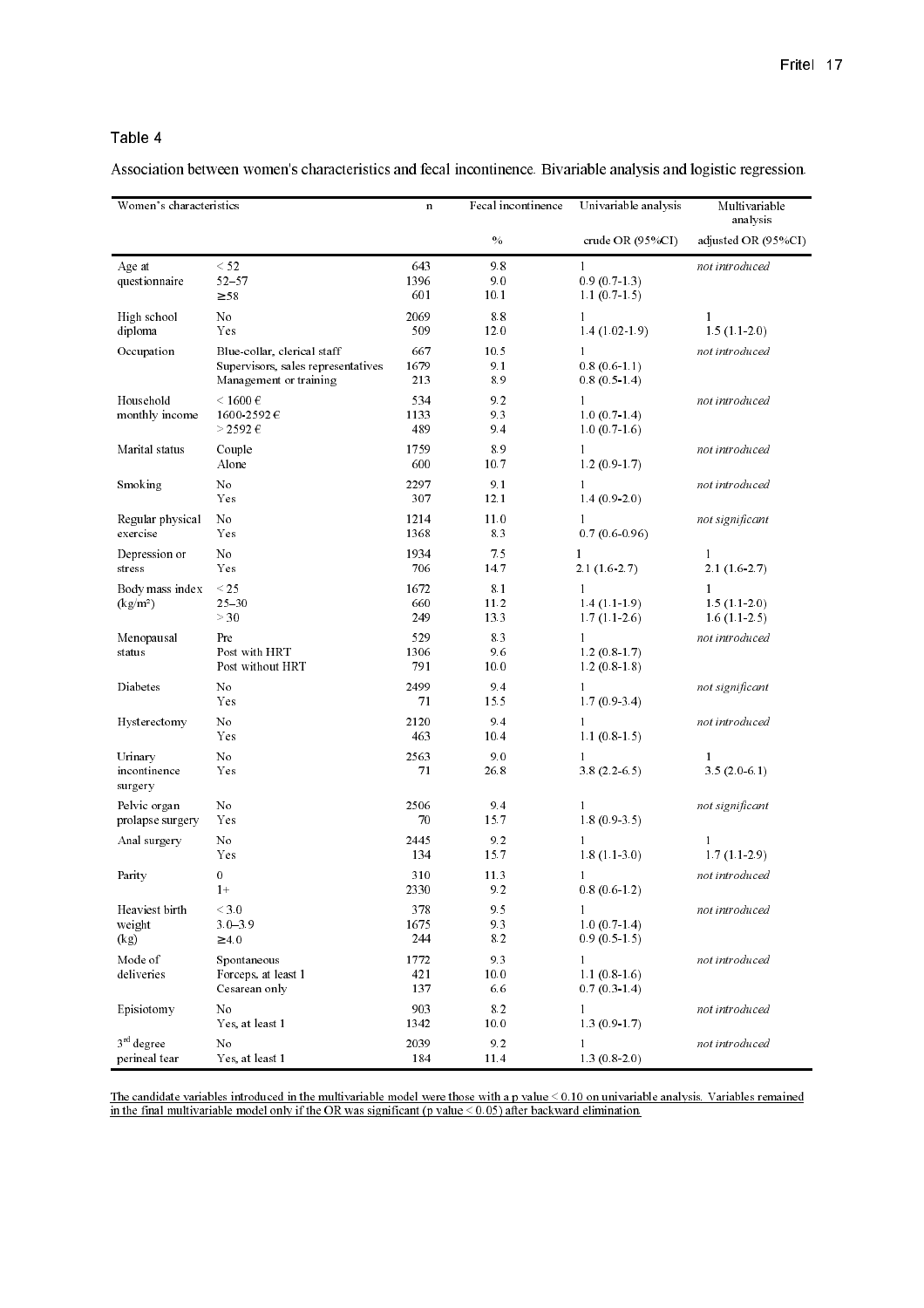Anal incontinence severity assessed with the Pescatori score (2-3: mild, 4-6: severe), parity and mode of

| delivery |
|----------|
|----------|

|                  | Anal incontinence severity |                |                 |                |  |  |
|------------------|----------------------------|----------------|-----------------|----------------|--|--|
|                  | Mild $\%$ (n)              | OR (CI 95%)    | Severe $\%$ (n) | OR (CI 95%)    |  |  |
| Parity           |                            |                |                 |                |  |  |
| $\mathbf{0}$     | 31.2(93)                   | 1              | 7.7(23)         | 1              |  |  |
| 1                | 32.1(233)                  | $1.0(0.8-1.4)$ | 6.1(44)         | $0.8(0.5-1.3)$ |  |  |
| $\overline{2}$   | 32.5 (373)                 | $1.1(0.8-1.5)$ | 9.6(110)        | $1.3(0.8-2.1)$ |  |  |
| $3+$             | 30.5(99)                   | $1.0(0.7-1.4)$ | 9.2(30)         | $1.2(0.7-2.2)$ |  |  |
| Mode of delivery |                            |                |                 |                |  |  |
| Vaginal          | 31.1 (520)                 | 1              | 8.3 (138)       | 1              |  |  |
| Instrumental     | 34.1 (135)                 | $1.2(0.9-1.5)$ | 10.1(40)        | $1.3(0.9-1.9)$ |  |  |
| Cesarean only    | 38.2 (50)                  | $1.3(0.9-1.9)$ | 4.6(6)          | $0.6(0.3-1.4)$ |  |  |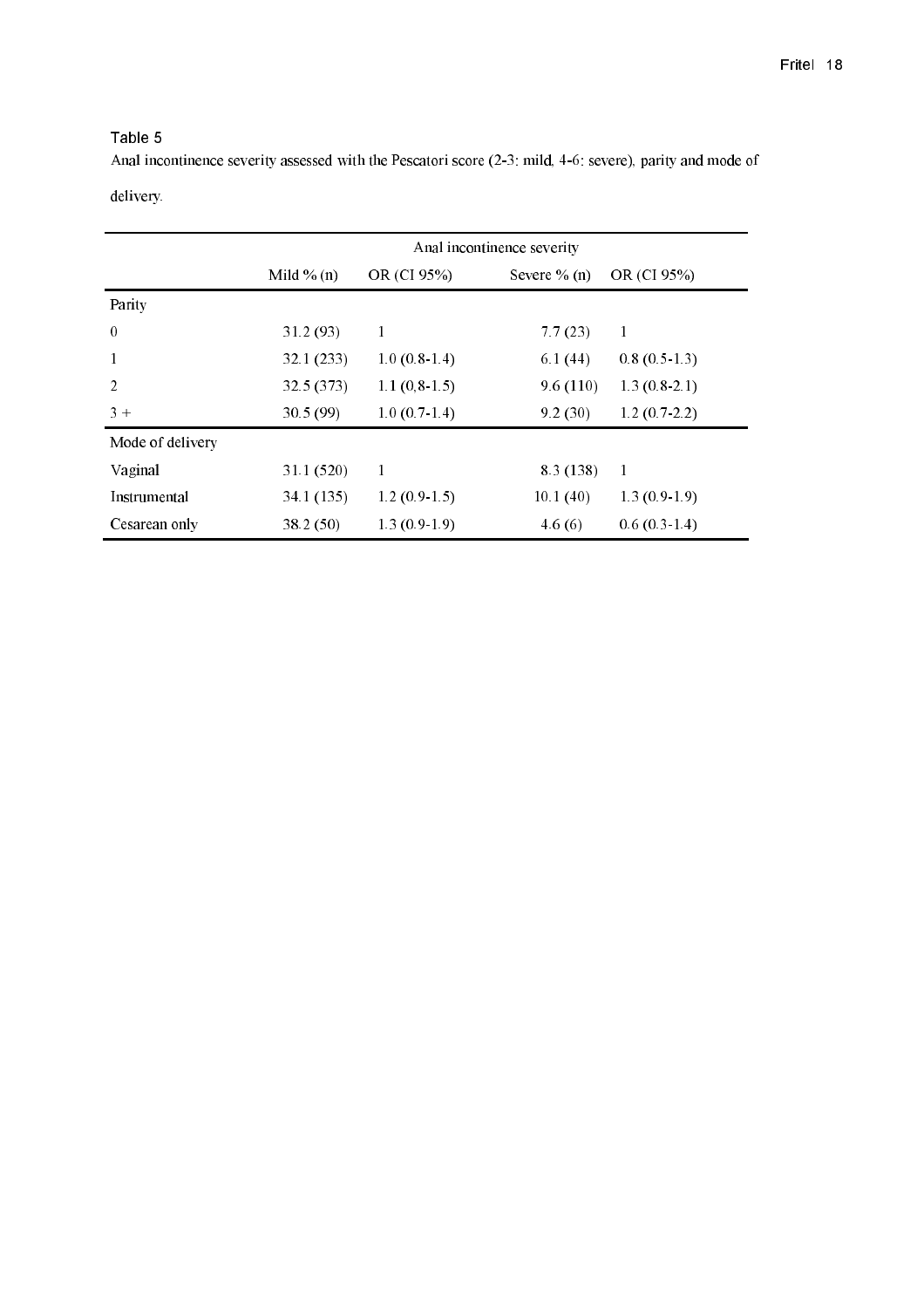Cross-sectional studies estimating the frequency of fecal incontinence among middle aged women.

| Cross-sectional study     |             | Population                              |       | Fecal Incontinence                                   |      |
|---------------------------|-------------|-----------------------------------------|-------|------------------------------------------------------|------|
|                           | $\mathbf n$ | type                                    | age   | definition                                           | $\%$ |
| Roberts et al $1999^{15}$ | 228         | random sample from<br>a health register | 50-59 | leakage of stool in the previous year                | 13.1 |
| Perry et al $2002^2$      | <b>ns</b>   | random sample from<br>a health register | 50-59 | leakage from bowels at least several<br>times a year | 4.3  |
| Melville et al $2005^3$   | ns          | random sample from<br>a health register | 50-59 | loss of stool occurring at least<br>monthly.         | 7.5  |
| Bharucha et al $20061$    | 493         | random sample from<br>a health register | 50-59 | leakage of stool in the previous year                | 21.7 |
| Varma $2006^{18}$         | 796         | random sample from<br>a health register | 50-59 | leakage of stool in the previous year                | 24.2 |
| Our work 2007             | 2640        | volunteer workers                       | 50-61 | leakage of stool in the previous year                | 9.5  |
| ns not stated             |             |                                         |       |                                                      |      |